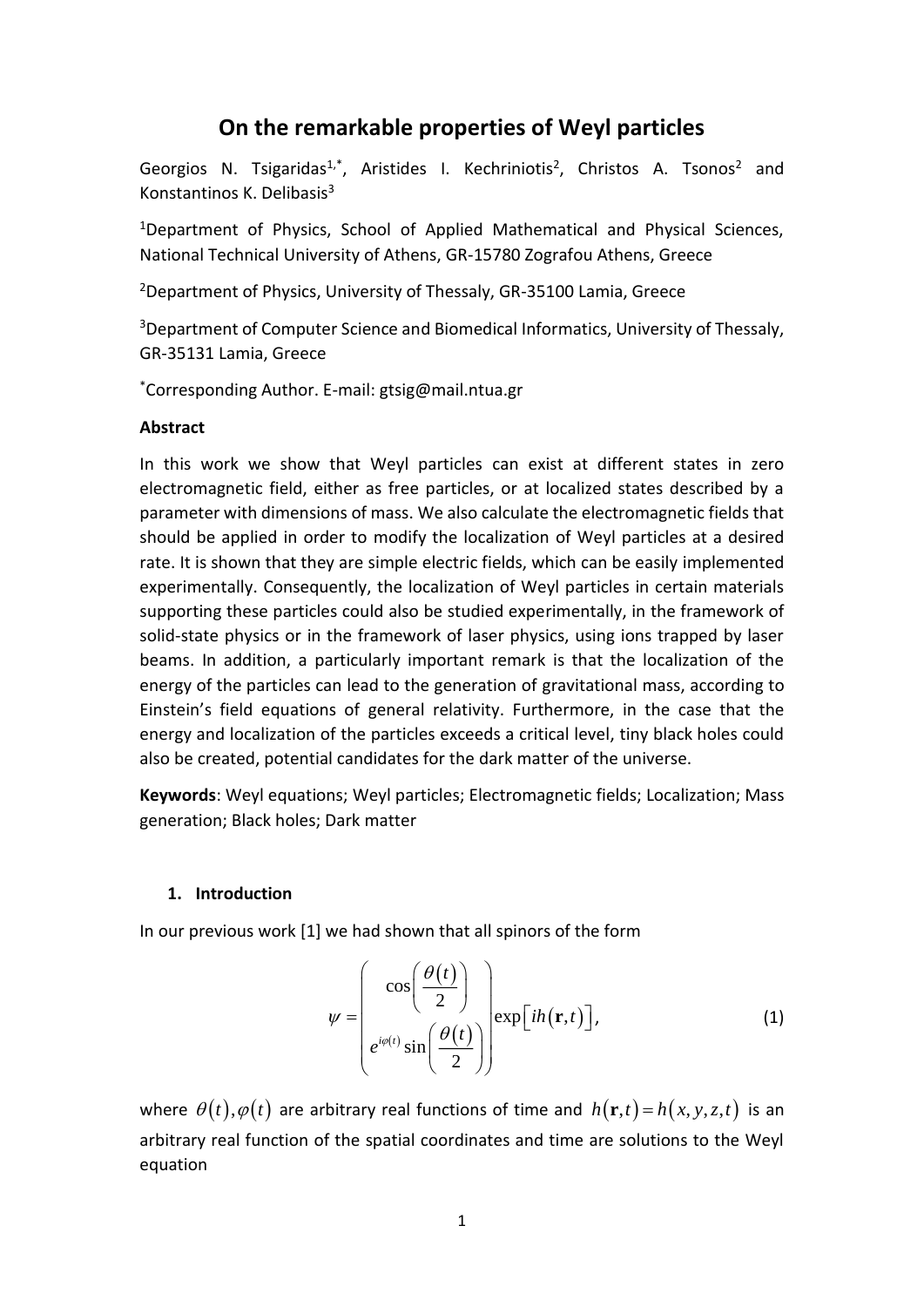$$
i\sigma^{\mu}\partial_{\mu}\psi + a_{\mu}\sigma^{\mu}\psi = 0 \tag{2}
$$

for the 4-potentials  
\n
$$
(a_0, a_1, a_2, a_3) = \left(\frac{\partial h}{\partial t} + \frac{1}{2}\frac{d\varphi}{dt}, \frac{\partial h}{\partial x} + \frac{1}{2}\sin\varphi\frac{d\theta}{dt}, \frac{\partial h}{\partial y} - \frac{1}{2}\cos\varphi\frac{d\theta}{dt}, \frac{\partial h}{\partial z} - \frac{1}{2}\frac{d\varphi}{dt}\right)
$$
(3)

Here,  $\sigma^{\mu}$  are the standard Pauli matrices [2] and  $a_{\mu} = q A_{\mu}$ , where  $q$  is the electric charge of the particles and  $A_\mu$  is the electromagnetic 4-potential. Eq. (2) is expressed in natural units, where  $\hbar = c = 1$ , and describes particles with positive helicity.

In addition, according to theorem 3.1 in [3], the spinors (1) will also be solutions to the Weyl equation (2) for an infinite number of 4-potentials given by the formula

$$
b_{\mu} = a_{\mu} + \kappa_{\mu} s, \ \mu = 0, 1, 2, 3 \tag{4}
$$

where

$$
(\kappa_0, \kappa_1, \kappa_2, \kappa_3) = \left(1, -\frac{\psi^{\dagger} \sigma^1 \psi}{\psi^{\dagger} \psi}, -\frac{\psi^{\dagger} \sigma^2 \psi}{\psi^{\dagger} \psi}, -\frac{\psi^{\dagger} \sigma^3 \psi}{\psi^{\dagger} \psi}\right)
$$
  
=  $(1, -\sin \theta \cos \varphi, -\sin \theta \sin \varphi, -\cos \theta)$  (5)

and *s* is an arbitrary real function of the spatial coordinates and time.

Similarly, all spinors of the form

$$
\psi' = \begin{pmatrix} -\sin\left(\frac{\theta(t)}{2}\right) \\ e^{i\varphi(t)}\cos\left(\frac{\theta(t)}{2}\right) \end{pmatrix} \exp[ih(\mathbf{r},t)] \tag{6}
$$

are solutions to the Weyl equation

$$
i\sigma^{\mu}\partial_{\mu}\psi - 2i\sigma^{0}\partial_{0}\psi + a_{\mu}\sigma^{\mu}\psi - 2a_{0}\sigma^{0}\psi = 0
$$
 (7)

for the 4-potentials

$$
(a'_0, a'_1, a'_2, a'_3) = \left(\frac{\partial h}{\partial t} + \frac{1}{2}\frac{d\varphi}{dt}, \frac{\partial h}{\partial x} - \frac{1}{2}\sin\varphi\frac{d\vartheta}{dt}, \frac{\partial h}{\partial y} + \frac{1}{2}\cos\varphi\frac{d\vartheta}{dt}, \frac{\partial h}{\partial z} + \frac{1}{2}\frac{d\varphi}{dt}\right) \tag{8}
$$

The Weyl equation in the form of (7) corresponds to particles with negative helicity and it can also be written as

$$
i\sigma^{\prime\mu}\partial_{\mu}\psi + a_{\mu}\sigma^{\prime\mu}\psi = 0 \tag{9}
$$

where  $\sigma^{\prime 0} = \sigma^0, \sigma^{\prime 1} = -\sigma^1, \sigma^{\prime 2} = -\sigma^2, \sigma^{\prime 3} = -\sigma^3$ .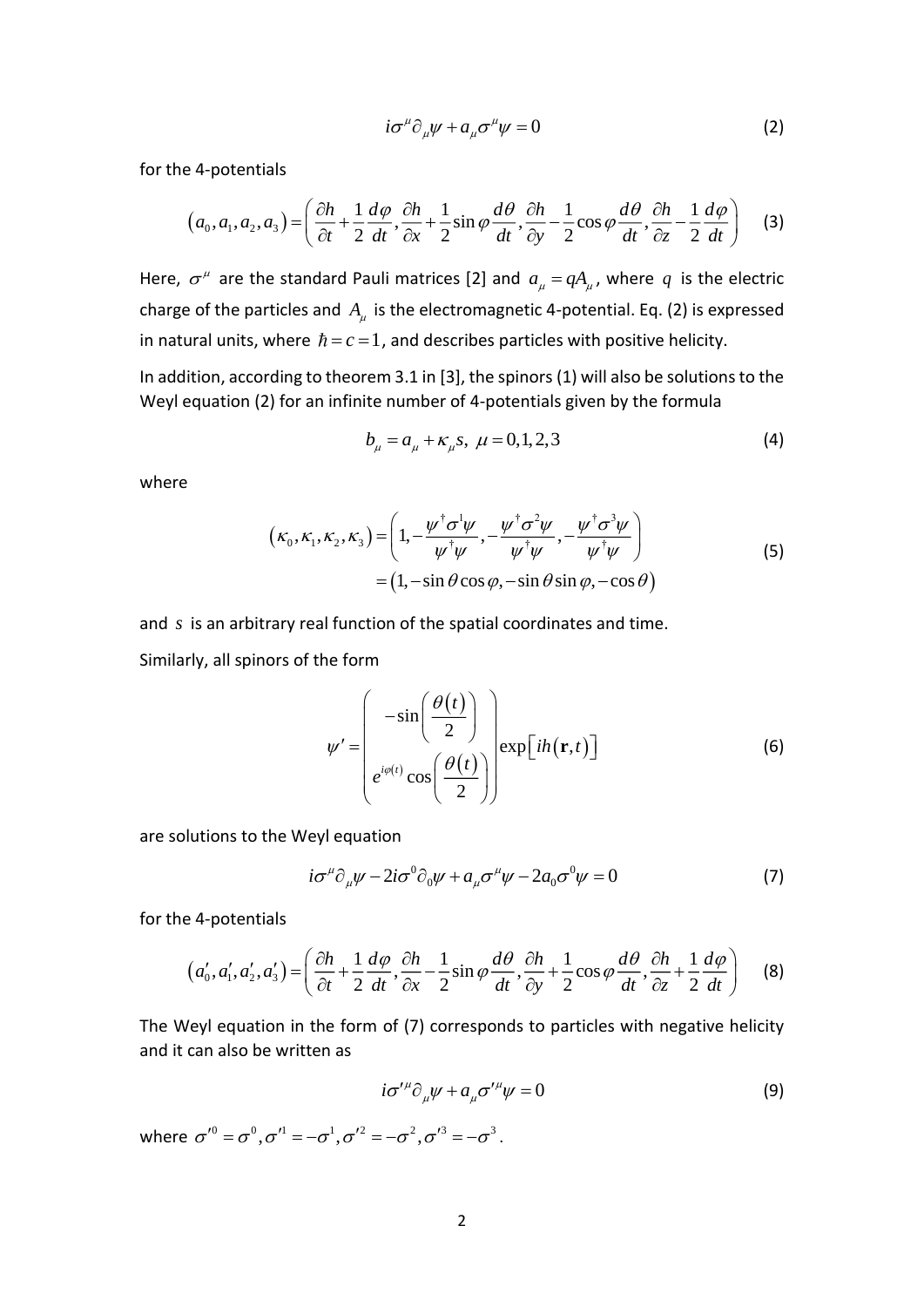The spinors of (6) will also satisfy the Weyl equation (7), or equivalently (9), for an infinite number of 4-potentials, given by the formula

$$
b'_{\mu} = a'_{\mu} + \kappa'_{\mu} s(\mathbf{r}, t), \ \mu = 0, 1, 2, 3 \tag{10}
$$

where

$$
(\kappa'_0, \kappa'_1, \kappa'_2, \kappa'_3) = (1, -\sin\theta\cos\varphi, -\sin\theta\sin\varphi, -\cos\theta) = (\kappa_0, \kappa_1, \kappa_2, \kappa_3)
$$
 (11)

Assuming that  $\frac{d\theta}{dt} = \frac{d\varphi}{dt} = 0$ *dt dt*  $\frac{\partial \theta}{\partial t} = \frac{d\varphi}{dt} = 0$  and setting

$$
h(\mathbf{r},t) = E_0 \left[ x \sin \theta \cos \varphi + y \sin \theta \sin \varphi + z \cos \theta - t \right]
$$
 (12)

the above solutions correspond to free Weyl particles with energy  $E_{0}$  moving along a straight line in space with polar angle  $\theta$  and azimuthal angle  $\varphi$ . However, these solutions are much more general and have very important and unexpected properties, as it will be shown in the following sections.

### **2. On the property of Weyl particles to exist at different quantum states in zero electromagnetic field**

The electromagnetic fields corresponding to the 4-potentials (3), (8) can be easily calculated through the formulae [4]

$$
\mathbf{E} = -\nabla U - \frac{\partial \mathbf{A}}{\partial t}, \qquad \mathbf{B} = \nabla \times \mathbf{A}
$$
 (13)

where  $U = b_0/q$  is the electric potential and  ${\bf A} = -(1/q)(b_1{\bf i}+b_2{\bf j}+b_3{\bf k})$  is the magnetic vector potential. The choice of the minus sign in the definition of the magnetic potential is related to the form of the Weyl equations used in this article.

Thus, in the case of particles with positive helicity, the electromagnetic field corresponding to the 4-potential  $a_\mu$  is

$$
\mathbf{E} = \frac{1}{2q} \left( \cos \varphi \frac{d\theta}{dt} \frac{d\varphi}{dt} + \sin \varphi \frac{d^2\theta}{dt^2} \right) \mathbf{i} + \frac{1}{2q} \left( \sin \varphi \frac{d\theta}{dt} \frac{d\varphi}{dt} - \cos \varphi \frac{d^2\theta}{dt^2} \right) \mathbf{j} - \frac{1}{2q} \frac{d^2\varphi}{dt^2} \mathbf{k} \n\mathbf{B} = \mathbf{0}
$$
\n(14)

Similarly, in the case of particles with negative helicity, the electromagnetic field corresponding to the 4-potential  $a'_\mu$  is  ${\bf E'} = -{\bf E}$  and  ${\bf B'} = {\bf 0}$ .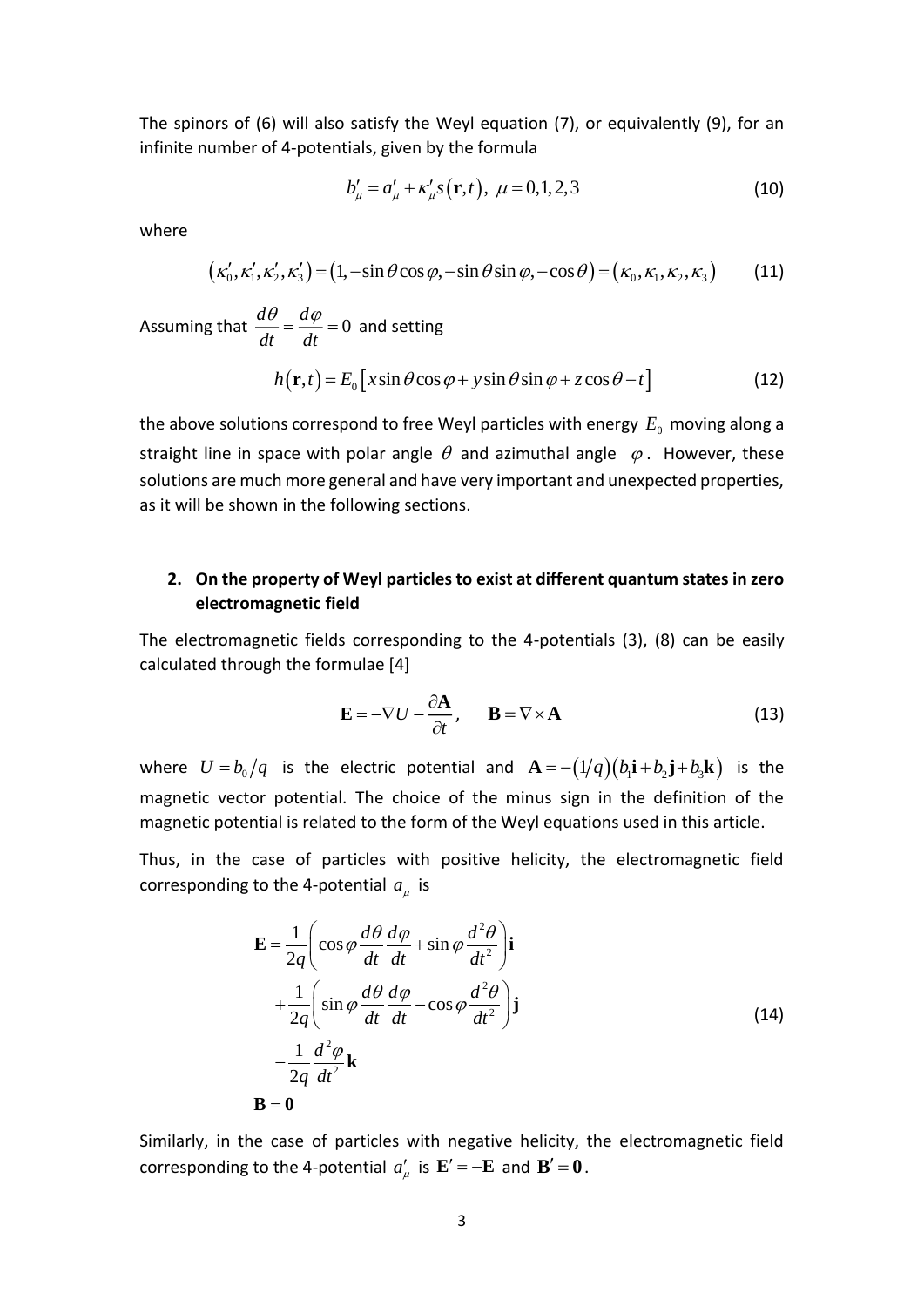Obviously, the above electromagnetic fields become zero in the case that

$$
\frac{d^2\theta}{dt^2} = \frac{d^2\varphi}{dt^2} = \frac{d\theta}{dt}\frac{d\varphi}{dt} = 0.
$$
 (15)

implying that Weyl particles, in zero electromagnetic field, can either move on a straight line  $(d\theta/dt = d\varphi/dt = 0)$ , or move with constant angular velocity regarding the polar angle  $\big(d\theta/dt=\omega_\text{l},\,\,d\varphi/dt\!=\!0\big)$  , or move with constant angular velocity with respect to the azimuthal angle  $(d\theta/dt = 0, d\phi/dt = \omega_2)$ .

In more detail, the velocity of the particles, can be defined as in [5, 6] in the case of positive helicity

$$
\mathbf{v} = (\psi^{\dagger} \sigma^0 \sigma^1 \psi) \mathbf{i} + (\psi^{\dagger} \sigma^0 \sigma^2 \psi) \mathbf{j} + (\psi^{\dagger} \sigma^0 \sigma^3 \psi) \mathbf{k}
$$
  
= sin  $\theta$  cos  $\phi$ **i** + sin  $\theta$  sin  $\phi$ **j** + cos  $\theta$ **k** (16)

and as following in the case of negative helicity  
\n
$$
\mathbf{v}' = (\psi'^{\dagger} \sigma'^0 \sigma'^1 \psi') \mathbf{i} + (\psi'^{\dagger} \sigma'^0 \sigma'^2 \psi') \mathbf{j} + (\psi'^{\dagger} \sigma'^0 \sigma'^3 \psi') \mathbf{k}
$$
\n
$$
= \sin \theta \cos \varphi \mathbf{i} + \sin \theta \sin \varphi \mathbf{j} + \cos \theta \mathbf{k}
$$
\n
$$
= \mathbf{v}
$$
\n(17)

Therefore, in zero electromagnetic field, it can either become constant assuming that  $d\theta/dt$  =  $d\varphi/dt$  =  $0$  , or take the form

$$
\mathbf{v}_{\theta} = \sin(\theta_0 + \omega_1 t) \cos \varphi_0 \mathbf{i} + \sin(\theta_0 + \omega_1 t) \sin \varphi_0 \mathbf{j} + \cos(\theta_0 + \omega_1 t) \mathbf{k}
$$
(18)

in the case that 
$$
d\theta/dt = \omega_1
$$
,  $d\varphi/dt = 0$ , or the form  
\n
$$
\mathbf{v}_{\varphi} = \sin \theta_0 \cos (\varphi_0 + \omega_2 t) \mathbf{i} + \sin \theta_0 \sin (\varphi_0 + \omega_2 t) \mathbf{j} + \cos \theta_0 \mathbf{k}
$$
\n(19)

in the case that  $d\theta/dt = 0$ ,  $d\varphi/dt = \omega_2$ . In the above expressions  $\theta_0$ ,  $\varphi_0$  are arbitrary reals constants, corresponding to the polar and azimuthal angles of the particles respectively, in the case that they do not change with time.

It is easy to verify that a classical particle with velocity  $\mathbf{v}_{\theta}$  performs circular motion with radius  $\omega_1^{-1}$ , while a classical particle with velocity  $\mathbf{v}_\varphi$  performs helicoidal motion with radius  $\omega_2^{-1}\sin\theta_0$  and pitch  $\pi\omega_2^{-1}\sin2\theta_0$ . Obviously, in the case that  $\theta_0 = \pi/2$  the particle still performs circular motion with radius  $\omega_2^{-1}$ . Consequently, Weyl particles in zero electromagnetic field, can either behave as free particles assuming that  $d\theta/dt$  =  $d\varphi/dt$  =  $0$  , or exist at a localized bound state in the case that  $d\theta/dt$  =  $\omega_{\text{\tiny I}},\,\,d\varphi/dt$  =  $0$  , or exist at an intermediate state, bound on the x-y plane, and free along the z-axis, corresponding to  $d\theta/dt = 0$ ,  $d\phi/dt = \omega_2$ . Thus, Weyl particles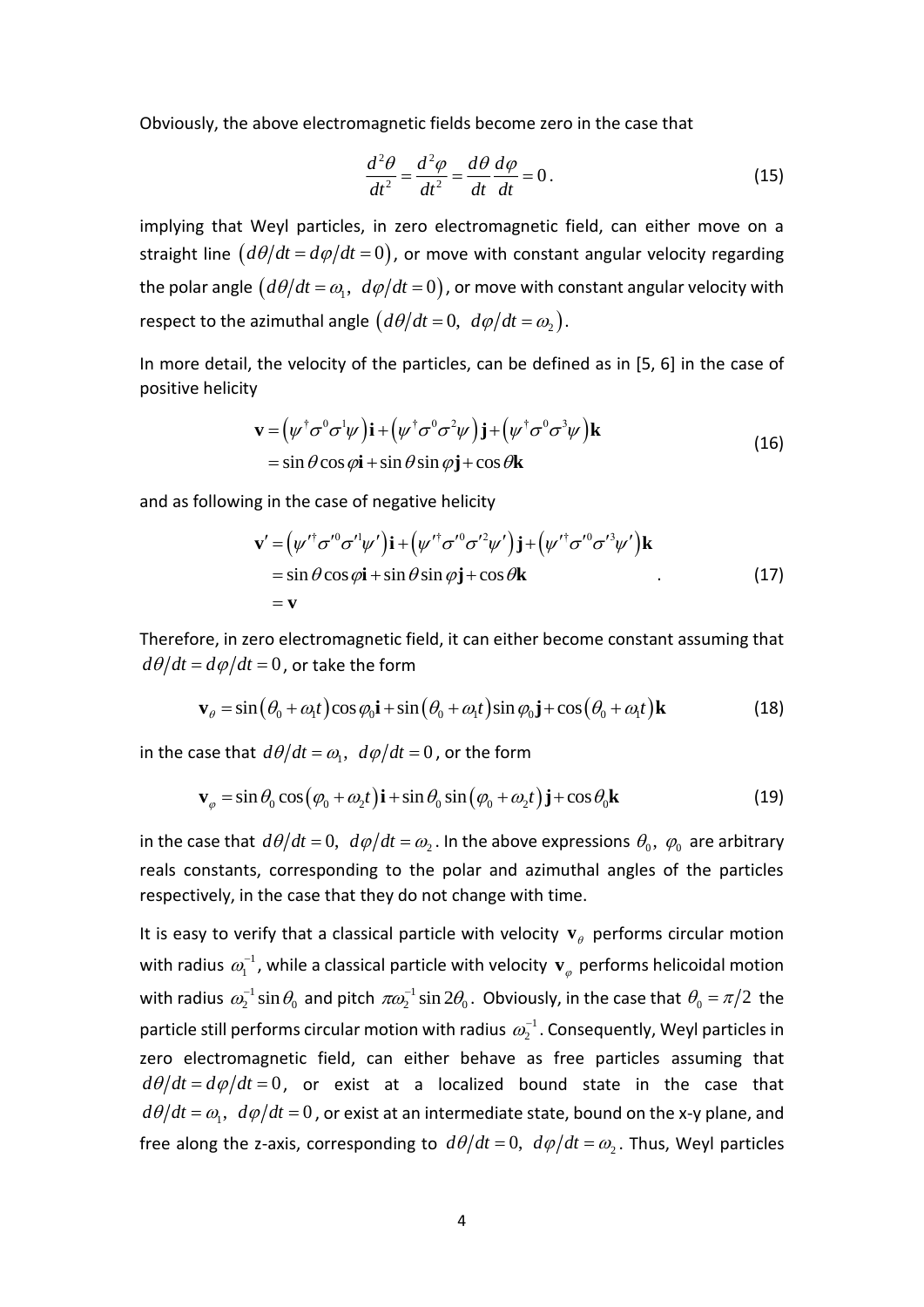have the remarkable property to exist at different states, not equivalent to one another, in the same zero electromagnetic field.

It is important to note that, in all cases, the modulus of the velocity of the particles is equal to one in natural units, as required by the special theory of relativity. Finally, it should be mentioned that the state of the particles will not be affected in the case that the following electromagnetic fields

$$
\mathbf{E}_{s}(\mathbf{r},t) = -\frac{1}{q} \Bigg[ \sin \theta \cos \varphi \frac{\partial s}{\partial t} + \frac{\partial s}{\partial x} + s \Big( \cos \theta \cos \varphi \frac{d\theta}{dt} - \sin \theta \sin \varphi \frac{d\varphi}{dt} \Big) \Bigg] \mathbf{i}
$$
  
\n
$$
-\frac{1}{q} \Bigg[ \sin \theta \sin \varphi \frac{\partial s}{\partial t} + \frac{\partial s}{\partial y} + s \Big( \cos \theta \sin \varphi \frac{d\theta}{dt} + \sin \theta \cos \varphi \frac{d\varphi}{dt} \Big) \Bigg] \mathbf{j}
$$
  
\n
$$
-\frac{1}{q} \Bigg( \cos \theta \frac{\partial s}{\partial t} + \frac{\partial s}{\partial z} + \sin \theta \frac{d\theta}{dt} s \Big) \mathbf{k}
$$
  
\n
$$
\mathbf{B}_{s}(\mathbf{r},t) = \frac{1}{q} \Bigg( -\sin \theta \sin \varphi \frac{\partial s}{\partial z} + \cos \theta \frac{\partial s}{\partial y} \Bigg) \mathbf{i} + \frac{1}{q} \Bigg( \sin \theta \cos \varphi \frac{\partial s}{\partial z} - \cos \theta \frac{\partial s}{\partial x} \Bigg) \mathbf{j}
$$
  
\n
$$
+ \frac{1}{q} \sin \theta \Bigg( -\cos \varphi \frac{\partial s}{\partial y} + \sin \varphi \frac{\partial s}{\partial x} \Bigg) \mathbf{k}
$$
  
\n(20)

corresponding to the 4-potentials

$$
(U, \mathbf{A}) = (1, \sin \theta \cos \varphi, \sin \theta \sin \varphi, \cos \theta) s(\mathbf{r}, t) / q
$$
 (21)

are added to  $\mathbf{E}$ ,  $\mathbf{B}$  or  $\mathbf{E}'$ ,  $\mathbf{B}'$ .

It is important to note that, according to the above equation, the magnetic vector potential is the product of the electric scalar potential with the velocity of the particles. This also happens in the case of the Liénard–Wiechert potentials [7], describing the classical electromagnetic effect of a moving electric point charge in terms of the magnetic vector potential and the electric scalar potential in the Lorenz gauge. In natural units, the magnetic potential is connected to the electric potential through the formula  $\mathbf{A}(\mathbf{r},t) \!=\! \mathbf{v}_s\big(t_r\big) U\big(\mathbf{r},t\big)$ , where  $\mathbf{v}_s\big(t_r\big)$  is the velocity of the source charge, evaluated at the retarded time,  $t_r = t - |\mathbf{r} - \mathbf{r}_s(t_r)|$ . Here,  $\mathbf{r}$  is the position of the observation point and  $\mathbf{r}_s$  is the position of the source charge point, at the time of the signal's origin from that point.

Thus, assuming that we have two localized Weyl particles, moving in closed circular orbits, in order the 4-potential (21) to be equal to the Liénard–Wiechert potential, the distance between the two particles, defined as the distance between the centers of the two circular orbits, should be equal to integer multiples of  $2\pi r$ , where r is the radius of each circular orbit. Strictly speaking, the term orbit refers to the trajectory of a classical particle with the same velocity as that of the Weyl particle. Thus, if Weyl particles are arranged on a lattice of step equal to integer multiples of  $2\pi r$ , then the interaction between the particles will not have any influence on their quantum state.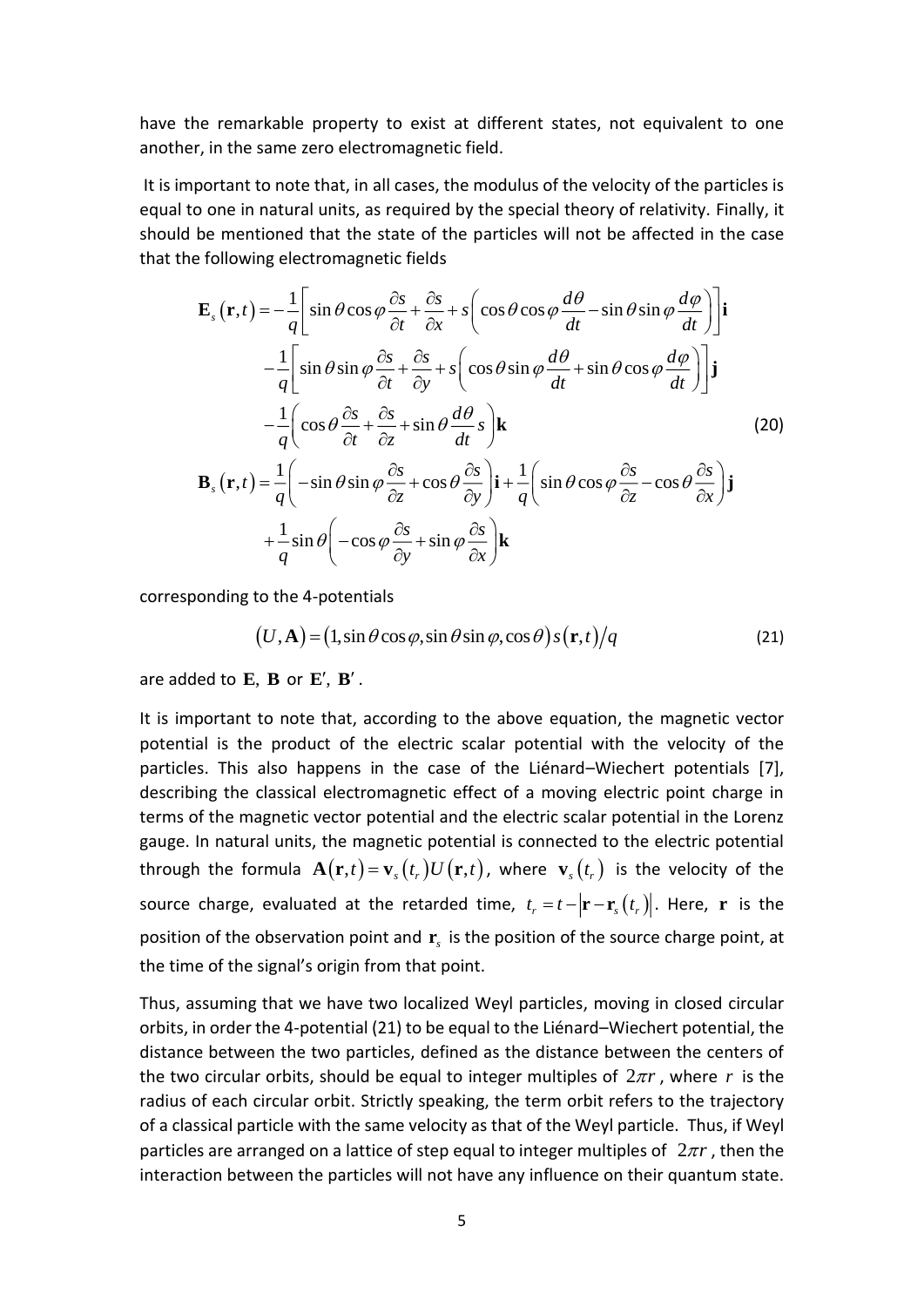This is another interesting implication of the fact that Weyl spinors are degenerate, as shown in theorem 3.1 in [3].

In the rest of the paper we shall assume that the interaction between Weyl particles is negligible. This assumption is justified by the fact that Weyl particles are elementary and consequently their charge is expected to be of the order of the electron charge. Therefore, the potentials and fields generated by these particles are expected to be negligible compared to the external fields. We shall also assume that the function *s* depends only on time, in order to simplify the calculations and make the physical interpretation of the results more transparent.

In conclusion, in this section we have shown that Weyl particles can be considered as double degenerate, in the sense that they can exist at the same state in a wide variety of electromagnetic fields, and at the same time, they can exist at different states in zero electromagnetic field. Although this property alone is quite remarkable, in the following sections we shall show that Weyl particles have additional particularly interesting properties, related to their localization and mass generation.

#### **3. On the localization of Weyl particles**

The kinetic 4-momentum corresponding to the spinors in (1) and (6) is

$$
\pi_{t} = \psi^{\dagger} \left( -i \frac{\partial}{\partial t} - b_{0} \right) \psi = -\frac{1}{2} \cos \theta \frac{d\phi}{dt} - s
$$
\n
$$
\pi_{x} = \psi^{\dagger} \left( -i \frac{\partial}{\partial x} - b_{1} \right) \psi = -\frac{1}{2} \sin \phi \frac{d\theta}{dt} + s \sin \theta \cos \phi
$$
\n
$$
\pi_{y} = \psi^{\dagger} \left( -i \frac{\partial}{\partial y} - b_{2} \right) \psi = \frac{1}{2} \cos \phi \frac{d\theta}{dt} + s \sin \theta \sin \phi
$$
\n
$$
\pi_{z} = \psi^{\dagger} \left( -i \frac{\partial}{\partial z} - b_{3} \right) \psi = \frac{1}{2} \frac{d\phi}{dt} + s \cos \theta
$$
\n(22)

and

$$
\pi'_{t} = \psi'^{\dagger} \left( -i \frac{\partial}{\partial t} - b'_{0} \right) \psi' = \frac{1}{2} \cos \theta \frac{d\phi}{dt} - s
$$
  
\n
$$
\pi'_{x} = \psi'^{\dagger} \left( -i \frac{\partial}{\partial x} - b'_{1} \right) \psi' = \frac{1}{2} \sin \phi \frac{d\theta}{dt} + s \sin \theta \cos \phi
$$
  
\n
$$
\pi'_{y} = \psi'^{\dagger} \left( -i \frac{\partial}{\partial y} - b'_{2} \right) \psi' = -\frac{1}{2} \cos \phi \frac{d\theta}{dt} + s \sin \theta \sin \phi
$$
  
\n
$$
\pi'_{z} = \psi'^{\dagger} \left( -i \frac{\partial}{\partial z} - b'_{3} \right) \psi' = -\frac{1}{2} \frac{d\phi}{dt} + s \cos \theta
$$
\n(23)

respectively [5]. Thus, the energy and momentum of the particles in the case of positive and negative helicity take the following forms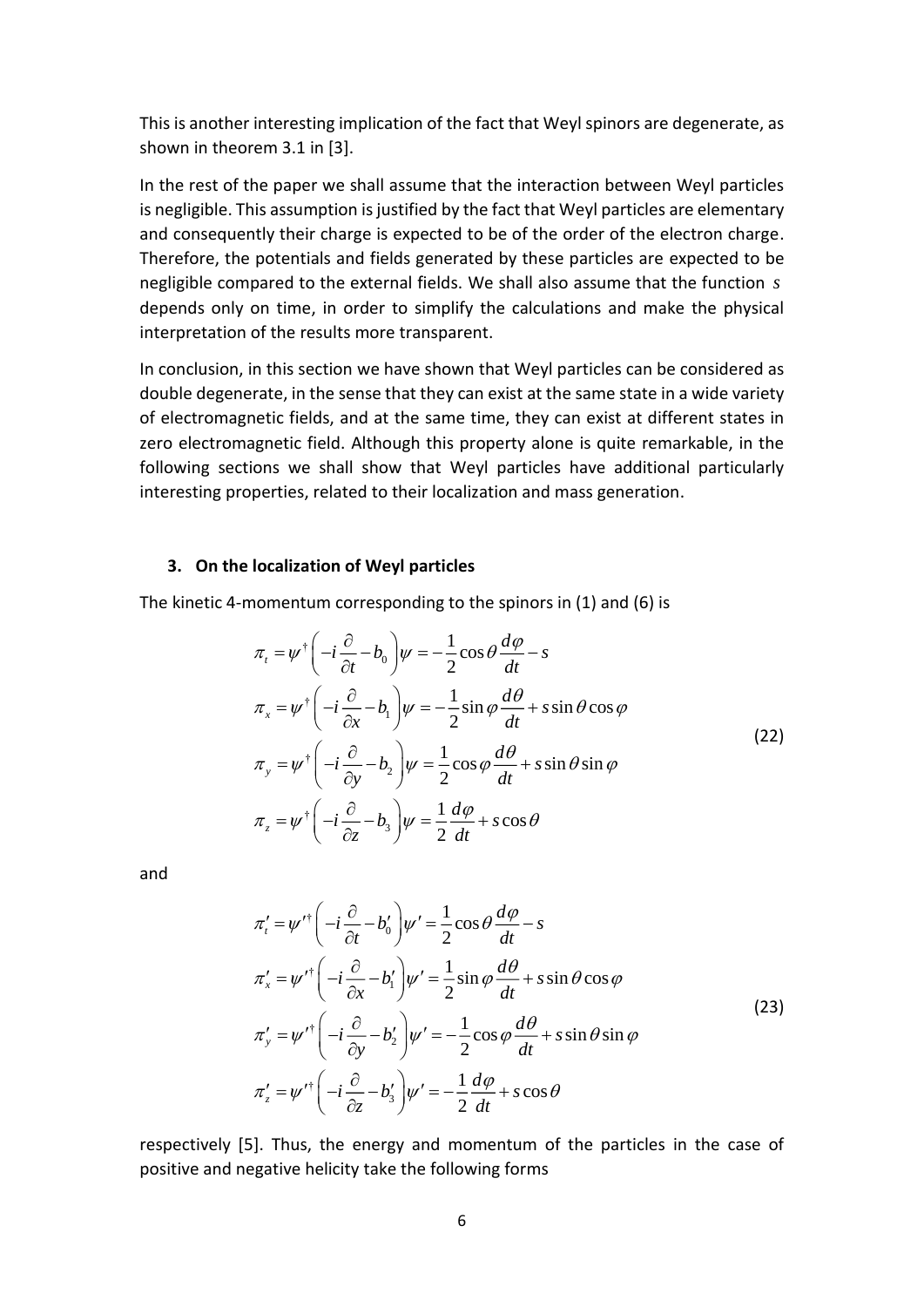$$
E_0 = \pi_t = -\frac{1}{2}\cos\theta \frac{d\varphi}{dt} - s
$$
  

$$
\mathbf{p} = -(\pi_x \mathbf{i} + \pi_y \mathbf{j} + \pi_z \mathbf{k}) = -\left(-\frac{1}{2}\sin\varphi \frac{d\theta}{dt} + s\sin\theta\cos\varphi\right)\mathbf{i}
$$
(24)  

$$
-\left(\frac{1}{2}\cos\varphi \frac{d\theta}{dt} + s\sin\theta\sin\varphi\right)\mathbf{j} - \left(\frac{1}{2}\frac{d\varphi}{dt} + s\cos\theta\right)\mathbf{k}
$$

and

$$
E'_{0} = \pi'_{t} = \frac{1}{2}\cos\theta\frac{d\varphi}{dt} - s
$$
  

$$
\mathbf{p}' = -(\pi'_{x}\mathbf{i} + \pi'_{y}\mathbf{j} + \pi'_{z}\mathbf{k}) = -(\frac{1}{2}\sin\varphi\frac{d\theta}{dt} + s\sin\theta\cos\varphi)\mathbf{i}
$$
  

$$
-(\frac{1}{2}\cos\varphi\frac{d\theta}{dt} + s\sin\theta\sin\varphi)\mathbf{j} - (\frac{1}{2}\frac{d\varphi}{dt} + s\cos\theta)\mathbf{k}
$$
 (25)

From the above expressions it is clear that it is possible to fully control the energy of the particles through the function  $s(t)$ , applying the electromagnetic field of (20). Specifically, the rate of change of the energy of the particles becomes

$$
\frac{dE_0}{dt} = \frac{1}{2}\sin\theta \frac{d\theta}{dt}\frac{d\varphi}{dt} - \frac{1}{2}\cos\theta \frac{d^2\varphi}{dt^2} - \frac{ds}{dt}
$$
(26)

and

$$
\frac{dE'_0}{dt} = -\frac{1}{2}\sin\theta \frac{d\theta}{dt} \frac{d\varphi}{dt} + \frac{1}{2}\cos\theta \frac{d^2\varphi}{dt^2} - \frac{ds}{dt}
$$
(27)

for positive and negative helicity respectively. It is easy to confirm that if condition (15) is satisfied, the rate of the energy change becomes  $dE/dt = - ds/dt$  . In this case the electromagnetic fields in (20) take the simple form

$$
\mathbf{E}_s(t) = \frac{1}{q} \frac{dE}{dt} (\sin \theta \cos \varphi \mathbf{i} + \sin \theta \sin \varphi \mathbf{j} + \cos \theta \mathbf{k})
$$
  

$$
\mathbf{B}_s(t) = \mathbf{0}
$$
 (28)

Thus, the energy of the Weyl particles can be fully controlled by applying an electric field along the propagation direction of the particles, depending on the direction of the field relative to the propagation direction of the particles. In addition, assuming that the electric field is constant, Eq. (28) implies that the rate of the energy change is also constant, equal to  $q|\mathbf{E}|$ , where $|\mathbf{E}|$  is the magnitude of the electric field. Obviously, the energy increases if the field is applied parallel to the propagation direction of the particles and decreases if applied in the opposite direction. In S.I. units the rate of the energy change in  $J/s$  is equal to  $q|\mathbf{E}|c$  , where  $|\mathbf{E}|$  is the magnitude of the electric field in  $V/m$ ,  $q$  is the charge of the particle in  $C$  and  $c$  the speed of light in  $m/s$  . If we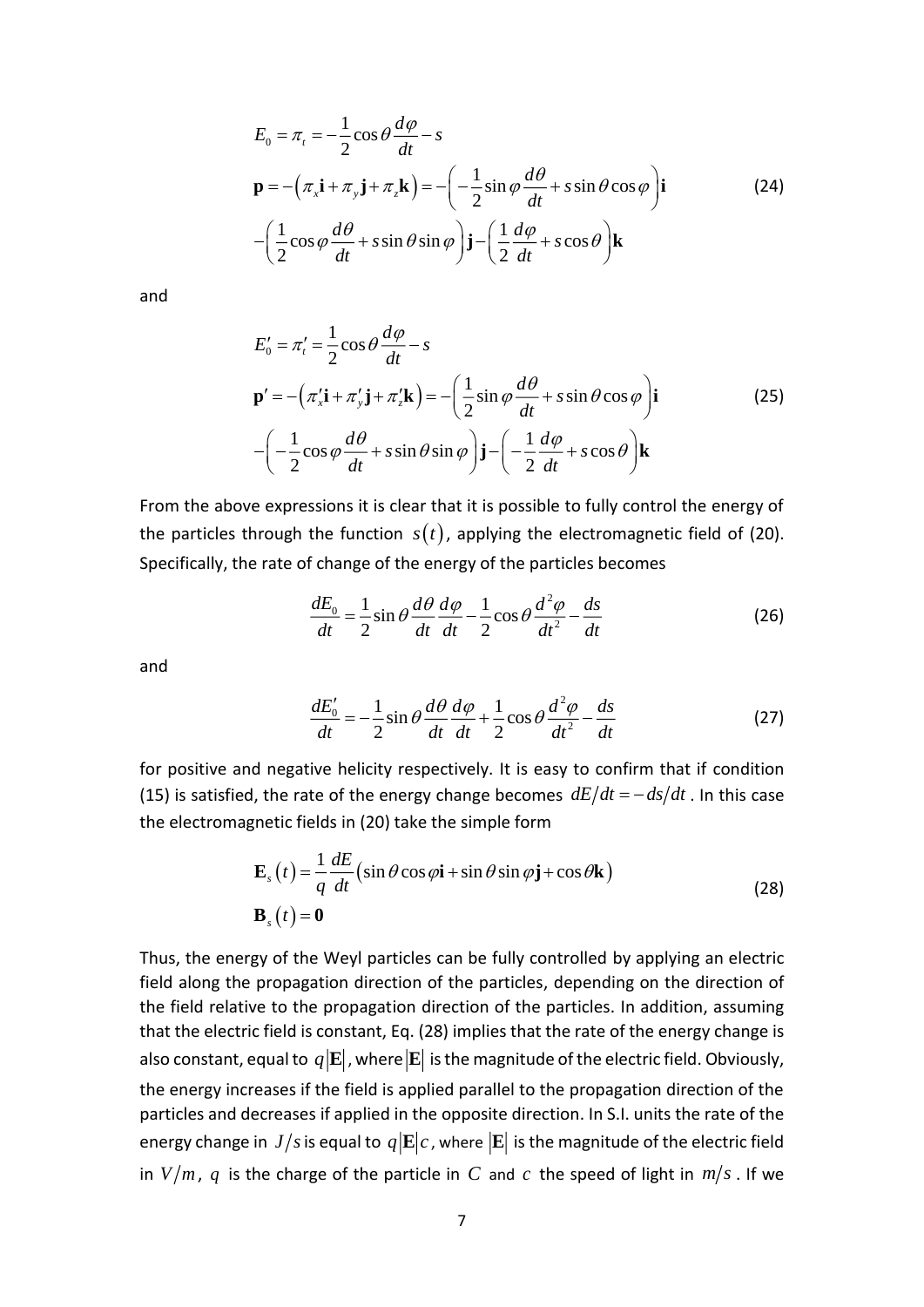further assume that the charge of the particles is equal to the electron charge, the above analysis implies that the energy of the particles changes at a rate of  $\ c\left|\mathbf{E}\right|\ eV/s$ , or **E** *eV* per meter of propagation inside the constant field. Thus, applying a constant electric field for the appropriate amount of time, it is even possible to annihilate the particle by making its energy zero. If the field continues to be applied, the particle will reappear moving in the opposite direction and gaining energy with time.

The above analysis is also valid for massless Dirac particles described by degenerate spinors. However, in this case, it is not possible to change the propagation direction pf the particles without changing the form of the solutions.

As far as the energy and momentum of Weyl particles is concerned, it is easy to verify that they obey the basic laws of physics, namely

$$
\frac{d\mathbf{p}}{dt} = \mathbf{F} = q\mathbf{E}, \quad \frac{d\mathbf{p}'}{dt} = \mathbf{F}' = q\mathbf{E}' \tag{29}
$$

and

$$
\frac{dE_0}{dt} = \mathbf{F} \cdot \mathbf{v} = q\mathbf{E} \cdot \mathbf{v}, \quad \frac{dE'_0}{dt} = \mathbf{F}' \cdot \mathbf{v}' = q\mathbf{E}' \cdot \mathbf{v}' \tag{30}
$$

where **F**, **F**<sup>'</sup> is the electromagnetic force exerted to particles with positive and negative helicity respectively.

However, in both cases, the energy of the particles is smaller than the modulus of their momentum, except in the special case the particles move on straight lines  $(d\theta/dt = d\phi/dt = 0)$ . Specifically

$$
E_0^2 - |\mathbf{p}|^2 = E_0'^2 - |\mathbf{p}'|^2 = -\frac{1}{4} \left[ \sin^2 \theta \left( \frac{d\varphi}{dt} \right)^2 + \left( \frac{d\theta}{dt} \right)^2 \right]
$$
(31)

This result indicates that, as the particles change their propagation direction, they behave as having imaginary mass given by the formula

$$
m^* = \frac{i}{2} \left[ \sin^2 \theta \left( \frac{d\varphi}{dt} \right)^2 + \left( \frac{d\theta}{dt} \right)^2 \right]^{1/2}
$$
 (32)

Thus, we can define a parameter *k* as

$$
k = -i \ m^* = \frac{1}{2} \left[ \sin^2 \theta \left( \frac{d\varphi}{dt} \right)^2 + \left( \frac{d\theta}{dt} \right)^2 \right]^{1/2}
$$
 (33)

which has dimensions of mass and is a measure of the rate of change of the propagation direction of the particles.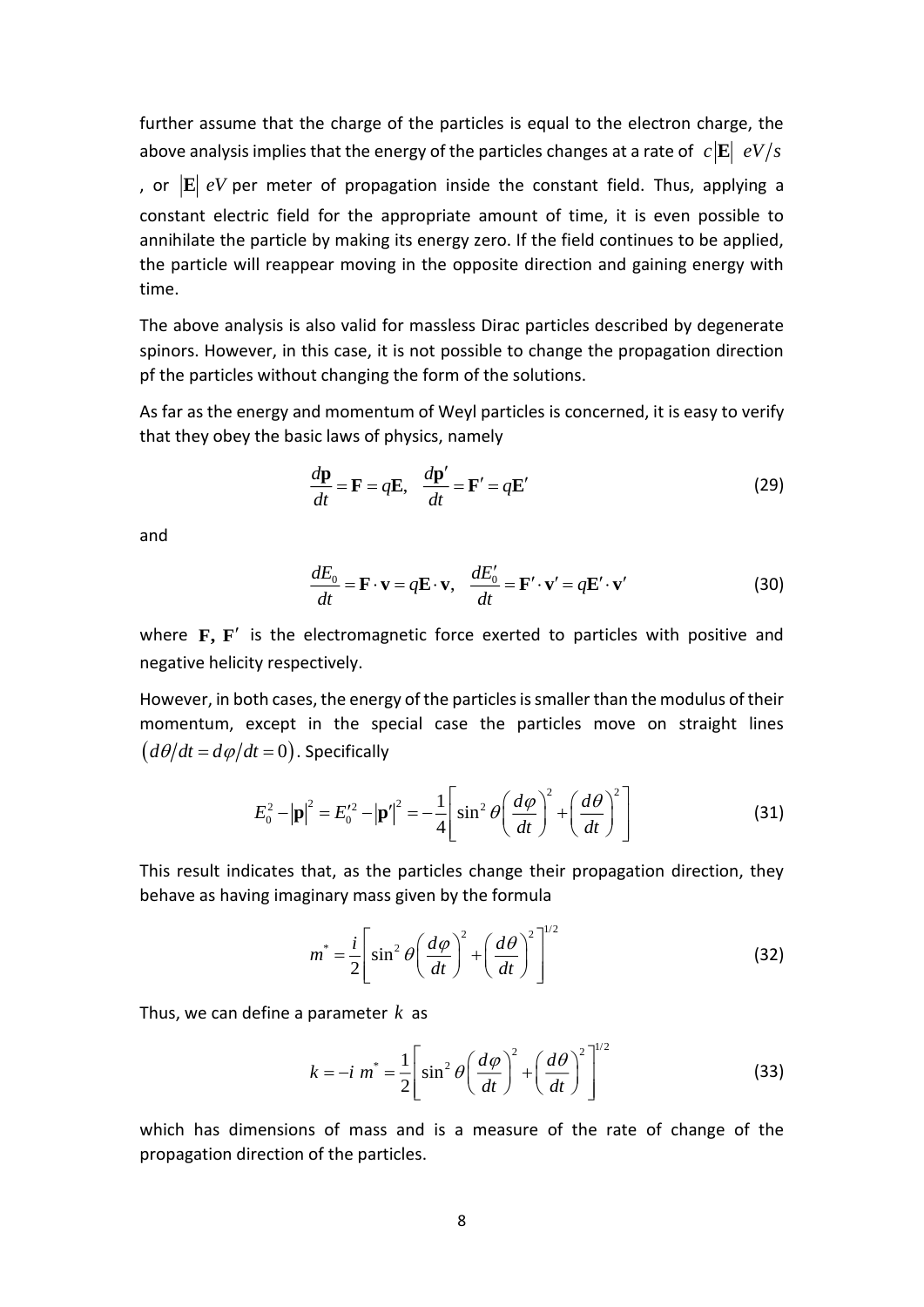Here, it should be noted that particles in zero electromagnetic field can have several values of parameter  $k$  , namely  $k = 0$  in the case that  $d\theta/dt = d\varphi/dt = 0$  , or  $k = |\varpi|/2$ in the case that  $d\theta/dt = \omega_1$ ,  $d\varphi/dt = 0$ , or  $k = |\omega_2 \sin \theta_0|/2$  in the case that  $d\theta/dt$  =  $0$ ,  $\ d\varphi/dt$  =  $\omega_{2}$  . Also, since the radius of the circle or the helix, corresponding to the cases that  $d\theta/dt = \omega_1$ ,  $d\varphi/dt = 0$  and  $d\theta/dt = 0$ ,  $d\varphi/dt = \omega_2$  respectively, is inverse proportional to the angular velocity, we conclude that the values of the parameter *k* increase as the particles become more localized. Therefore, although *k* has dimensions of mass, it is a measure of the localization of the particles, and it is not directly associated with real gravitational mass. Consequently, it will be mentioned as localization parameter in the following. More details on the connection between the localization of the particles and the generation of real gravitational mass will be provided in the next section.

Another important remark is that the vector of the momentum, as defined by equations (24), (25) is not collinear to the vector of the velocity, as defined by equations (18), (19). For example, supposing that  $d\theta/dt = 0$  ,  $\theta_{0} = \pi/2$  , the velocity of the particle becomes  $\mathbf{v} = \cos \varphi \mathbf{i} + \sin \varphi \mathbf{j}$ , while the momentum takes the form  $\mathbf{p} = -s\cos\varphi\mathbf{i} - s\sin\varphi\mathbf{j} - (1/2)(d\varphi/dt)\mathbf{k}$ , or  $\mathbf{p} = E_0\cos\varphi\mathbf{i} + E_0\sin\varphi\mathbf{j} - (1/2)(d\varphi/dt)\mathbf{k}$ where  $E_0 = -s$  is the energy of the particle. Consequently, although the velocity of the particle lies on the x-y plane, the z-component of the momentum is non-zero. Also, an interesting remark is that the quantity  $|\mathbf{p} \times \mathbf{v}|^2$  is equal to  $|\mathbf{p}|^2 - E_0^2 = k^2$ . Thus, the higher the deviation of the particle from the linear motion, the higher the noncollinearity between the velocity and the momentum of the particle becomes.

This effect, as well as the discrepancy between the modulus of the energy and the momentum described by Eq. (31) can be attributed to fact that the energy and the momentum are not well defined for massless particles. In more detail, according to the special theory of relativity, the energy and momentum of a massive particle are given, in S.I. units, by the formulae  $E = \gamma mc^2$  and  $\mathbf{p} = \gamma m \mathbf{v}$  , respectively. Here m is the mass of the particle and  $\gamma = (1 - |\mathbf{v}|^2/c^2)^{-1}$  . Thus, in the case of massless particles  $(m=0)$  both the energy and the momentum are not well defined, taking the indeterminate form  $0/0$  . In addition, in the case that the propagation direction of the particle changes, the reference frame of the particle is not inertial regarding the reference frame of the laboratory. Consequently, the laws of physics are expected to take different forms in the two frames of reference and Weyl equation is expected to be valid locally. Indeed, it can be considered that the particle in its reference frame moves momentarily as free particle with energy  $E_0$  and momentum  $\mathbf{p} = E_0 \sin \theta \cos \phi \mathbf{i} + E_0 \sin \theta \sin \phi \mathbf{j} + E_0 \cos \theta \mathbf{k}$ , collinear to its velocity.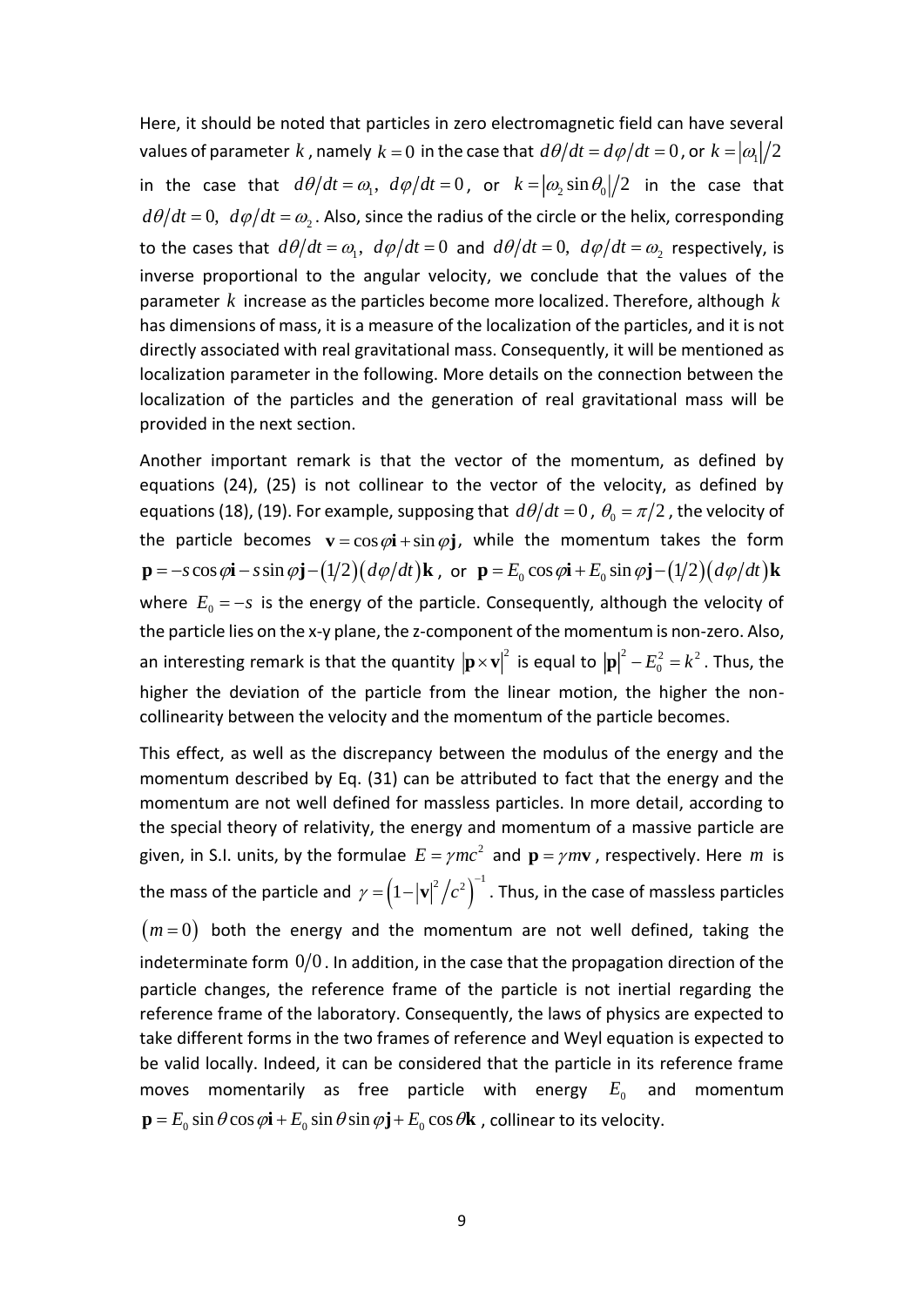Furthermore, the fact that the difference  $E_0^2 - |\mathbf{p}|^2$  is negative may seem peculiar at first glance, but it could be interpreted as a result of the localization of the particles, which increases the uncertainty in their momentum. Indeed, supposing that  $d\theta/dt = \omega_{\textrm{l}},\,\,d\varphi/dt = 0$  , Eq. (31) becomes

$$
E_0^2 - |\mathbf{p}|^2 = -\frac{1}{4}\omega_1^2 = -\frac{1}{d^2}
$$
 (34)

where *d* is a measure of the localization of the particle, strictly defined as the diameter of the trajectory of a classical particle moving with the same velocity as the Weyl one. Thus, the difference  $E_0^2 - |\mathbf{p}|^2$  is inversely proportional to the localization of the particles. However, at the same time, due to the Heisenberg's uncertainty principle, the uncertainty in the momentum of the particles also increases. In more detail, setting  $\left| \mathbf{p} \right|^2 = \left( p_0 + \Delta p \right)^2$  with  $p_0 = E_0$  in Eq. (31) yields

$$
2p_0d\left(d\Delta p\right) + \left(d\Delta p\right)^2 = 1\tag{35}
$$

which can be easily solved for  $\big(d\Delta \!p\big)$  . The positive solution is

$$
d\Delta p = -p_0 d + \sqrt{1 + (p_0 d)^2}
$$
 (36)

Thus, the quantity  $d\Delta p$  takes values in the range from zero, as  $p_0d \rightarrow \infty$ , to one as  $p_{0}d \rightarrow 0$ . However, as mentioned above, the parameter  $d$  is a measure of the uncertainty in the position of the particle, and consequently, according to Heisenberg's uncertainty principle, the product  $d\Delta p$  should be of the order of  $\hbar/2$ , or  $1/2$  in natural units, in agreement to what is predicted by Eq. (36). A similar analysis can be followed in the case that  $d\theta/dt = 0$ ,  $d\varphi/dt = \omega_2$ , or in the more general case that  $d\theta/dt = \omega_1$ ,  $d\varphi/dt = \omega_2$ . The above analysis indicates that the localized states could be stable, allowed by the position – momentum uncertainty principle.

To gain more insight on the behavior of Weyl particles in localized states, we consider that the angles  $\theta$ ,  $\varphi$  change at a constant rate, namely  $d\theta/dt = \omega_1$ ,  $d\varphi/dt = \omega_2$ . In this case, the parameter *k* becomes

$$
k = \frac{1}{2} \Big[ \omega_1^2 + \omega_2^2 \sin^2 \left( \theta_0 + \omega_1 t \right) \Big]^{1/2}
$$
 (37)

oscillating between the values  $\left|\omega_{\text{l}}\right|/2$  and  $\left(\omega_{\text{l}}^2+\omega_{\text{2}}^2\right)^{\!1/2}\Big/2$  .

As an example, in figure 1 we provide a parametric plot of the velocity of the particle, as given by Eq. (16), in the time interval  $\,t\in[0,200]$  , supposing that  $\,\omega_{_{\rm l}}=\!\sqrt{3}$  ,  $\,\omega_{_{\rm 2}}=\!\sqrt{5}$ ,  $\varphi_0 = 0$  and  $\theta_0 = \pi/2$ .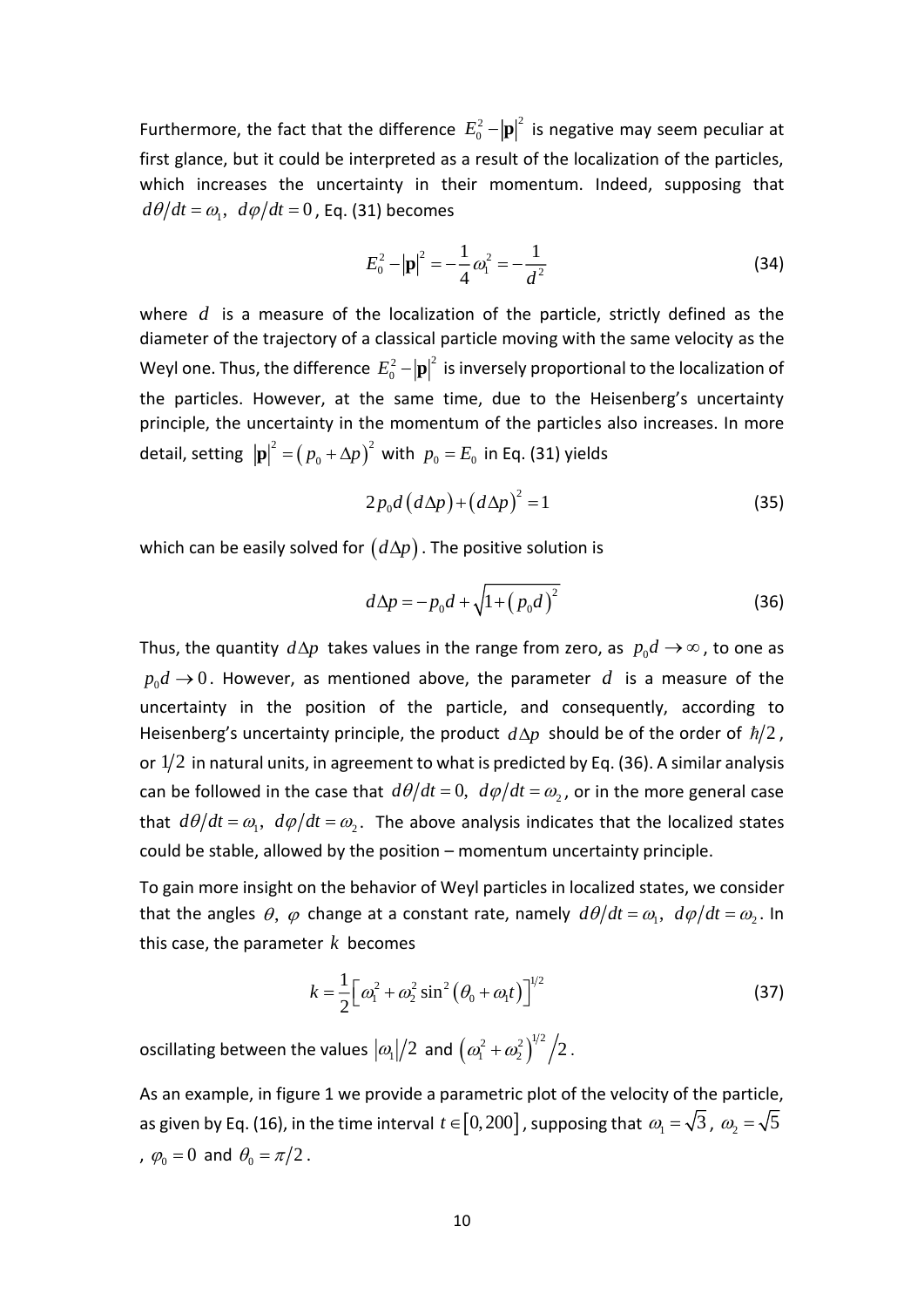

It is clear that the motion of the Weyl particle is exceptionally complex, as it is also shown in figure 2, depicting the trajectory of a classical particle with the same velocity as that of the Weyl particle. However, at the same time, it is evident that the motion is bound and consequently, the Weyl particle is localized, with the values of the localization parameter  $k$  oscillating in the interval  $k \in \left[\sqrt{3}/2, \sqrt{2}\right]$  as shown in figure 3.



**Figure 2:** The trajectory of a classical particle with the same velocity as the Weyl particle in the time interval  $t \in [0,200]$  , in the case that  $\omega_1 = \sqrt{3}$  ,  $\omega_2 = \sqrt{5}$  ,  $\varphi_0 = 0$ and  $\theta_{0} = \pi/2$  .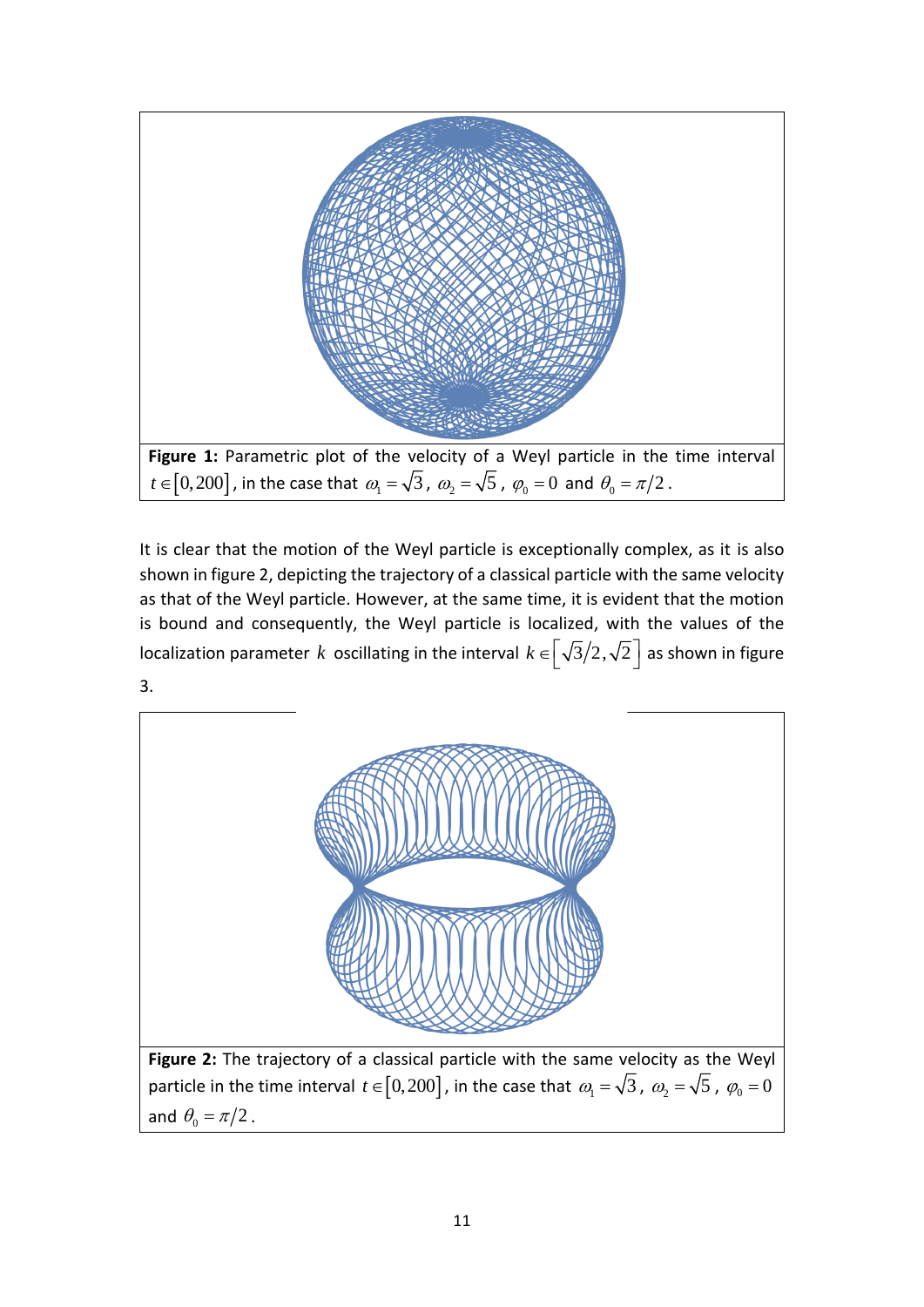

According to Eq. (14), the electromagnetic field corresponding to the parameter *k* given by Eq. (37) is

$$
\mathbf{E} = \frac{\omega_1 \omega_2}{2q} \Big[ \cos \big( \varphi_0 + \omega_2 t \big) \mathbf{i} + \sin \big( \varphi_0 + \omega_2 t \big) \mathbf{j} \Big]
$$
  
\n
$$
\mathbf{B} = \mathbf{0}
$$
\n(38)

Thus, the localization of the particles is fully determined by the electromagnetic field in their region. This becomes more evident considering that one of the functions  $\theta(t),\ \varphi(t)$  is constant, while the other one is arbitrary. For example, supposing that  $\theta(t)$  is constant,  $\theta(t)$  =  $\theta_{\scriptscriptstyle 0}$ , the parameter  $k$  becomes

$$
k = \frac{1}{2} \left| \sin \theta_0 \frac{d\varphi}{dt} \right| \tag{39}
$$

implying that

$$
\frac{d\varphi}{dt} = \frac{2k}{\sin \theta_0}, \ \sin \theta_0 \neq 0 \tag{40}
$$

Here, it has been assumed that  $\sin \theta_0$  is positive, which is true, since  $\theta_0$  represents the polar angle taking values in the interval  $(0, \ \pi)$ . In this case the electromagnetic field (14) takes the simple form

$$
\mathbf{E} = -\frac{1}{q \sin \theta_0} \frac{dk}{dt} \mathbf{k}, \sin \theta_0 \neq 0
$$
  

$$
\mathbf{B} = \mathbf{0}
$$
 (41)

On the other hand, assuming that  $\varphi(t)$  =  $\varphi_0$  is constant, the parameter  $k$  becomes

$$
k = \frac{1}{2} \left| \frac{d\theta}{dt} \right| \tag{42}
$$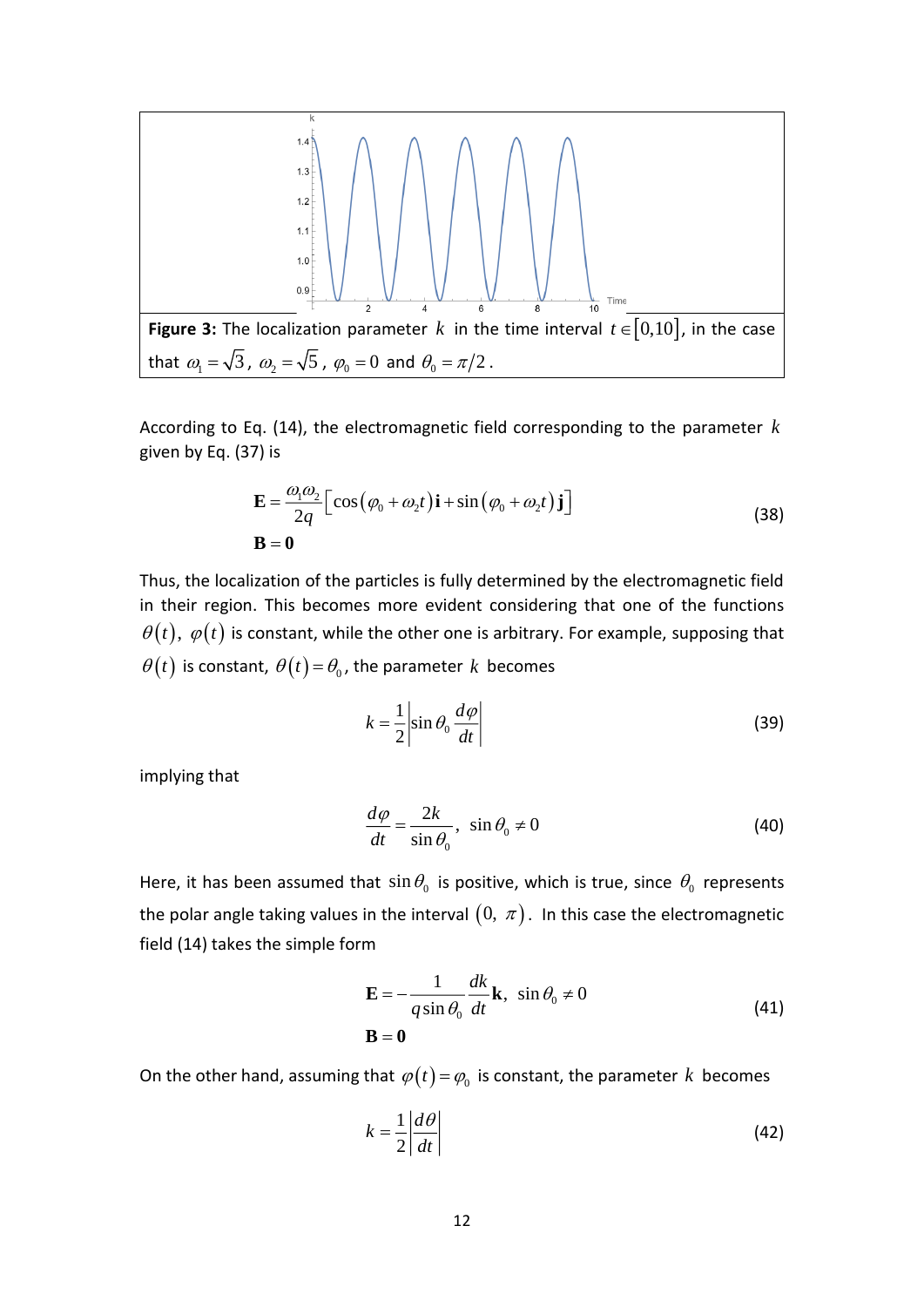and the electromagnetic field (14) takes the form

$$
\mathbf{E} = \frac{1}{q} \frac{dk}{dt} \left( \sin \varphi_0 \mathbf{i} - \cos \varphi_0 \mathbf{j} \right)
$$
  

$$
\mathbf{B} = \mathbf{0}
$$
 (43)

In all cases, the parameters  $\theta_0$ ,  $\varphi_0$  represent o the polar and azimuthal angle of the particles at the time of the application of the fields. From the above expressions, it is clear that the rate of change of the localization of the particles can be fully determined by the electric field in their region and can take a constant value in regions with constant electric field. Also, the sign of the rate of change of the localization parameter *k* depends on the direction of the field. Specifically, if the field is parallel (antiparallel) to the vector of the angular velocity of the particles, the parameter *k* decreases (increases). The opposite is true for particles with negative helicity.

More generally, it can be easily verified that, if the particles move in a constant electric field **E** perpendicular to their direction of motion, the localization parameter *k* changes at a constant rate equal to  $|dk/dt| = q|\mathbf{E}|$  . In S.I. units, the rate of change of  $k$ becomes  $|d\mathbf{k}/dt| = q|\mathbf{E}|c$ , where c is the speed of light in vacuum. Assuming that the charge of the particles is equal to that of the electron, the above analysis implies that the localization parameter  $k$  changes at a rate of  $|c| \mathbf{E} | eV/s$  , or  $|\mathbf{E} | eV$  per meter of propagation inside the constant field.

Thus, applying an electric field parallel to the propagation direction of Weyl particles, it is possible to change their energy, as discussed in the paragraph below Eq. (28), while applying a field perpendicular to their propagation direction, it is possible to change their localization, as discussed here. Consequently, the state of Weyl particles, regarding both their energy and localization can be manipulated using simple electric fields. Obviously, this is a particularly interesting result with important possible applications in materials supporting Weyl particles [8-18]. Here, it should be mentioned that the dynamics of Weyl particles can also be simulated using trapped ions by laser beams [19-24], providing an additional opportunity to study experimentally the predictions of our work.

In addition, it should be mentioned that the state of the particles, and consequently their localization, will not be affected if the electromagnetic fields given by Eq. (20) are added to the ones given by Eqs. (38), (41) and (43). Thus, there is a whole family of electromagnetic fields which could be utilized to control the localization of Weyl particles, as desired.

As an example, we consider a Weyl particle, where the initial values of the parameters  $\omega_{01}$ ,  $\omega_{02}$ ,  $\varphi_0$  and  $\theta_0$  are 0, 10, 0,  $\pi/2$  respectively, corresponding to  $k=5$ . Thus, initially, the particle is localized, and the corresponding classical particle moves on a circle with radius  $\omega_{02}^{-1} = 1/10$ . Assuming that a constant electric field of the form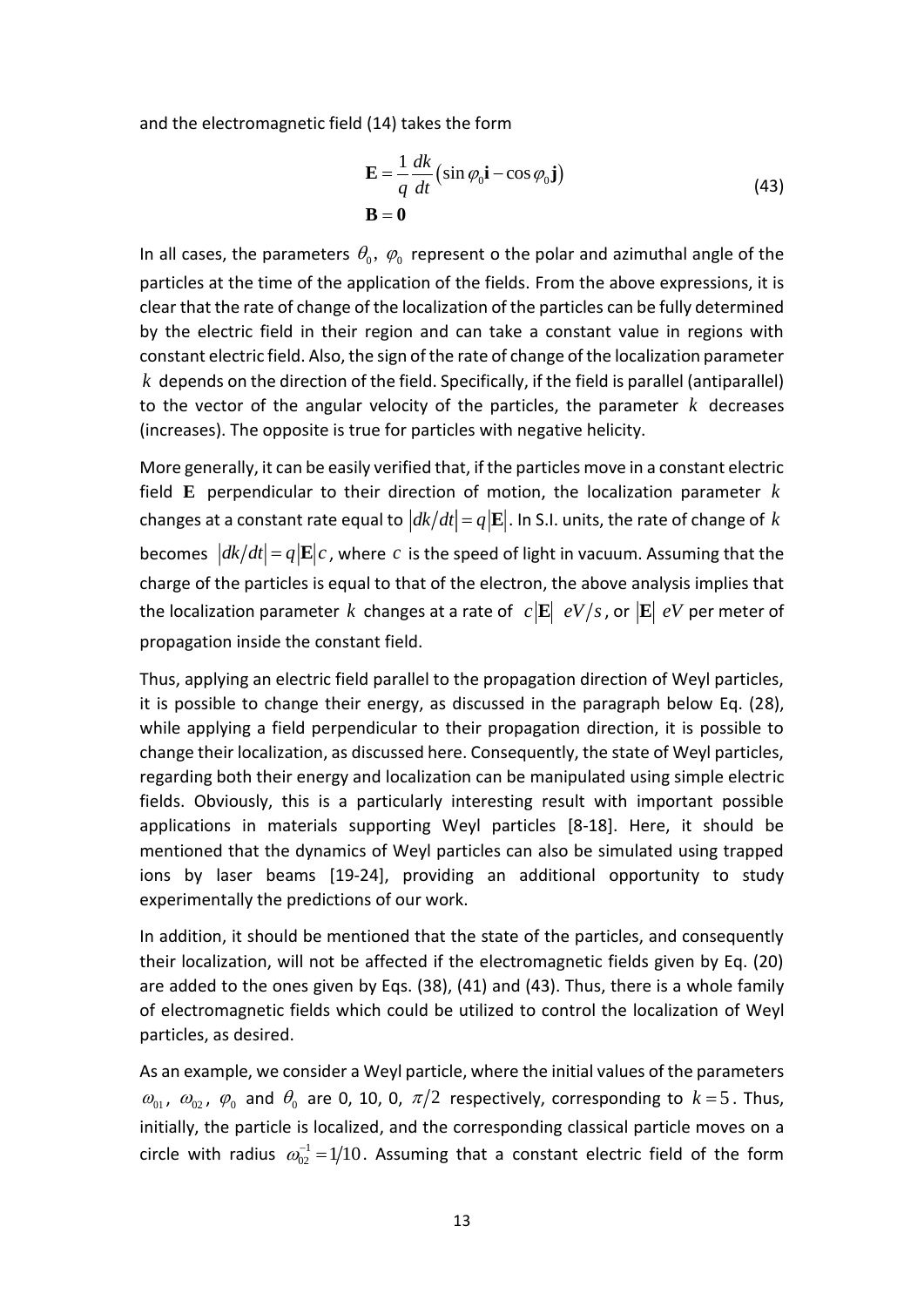is applied, the rate of change of the parameter  $k$  becomes  $dk/dt = -1/2$ . Consequently, the localization of the particle decreases and after a time interval of  $t$  =  $10\,$  it will become momentarily a free particle  $\big(k=0\big)$  . Afterwards, the particle will become localized again, and at  $t = 20$  the localization will retrieve its original value, as shown in figure 4.



The motion of a classical particle with velocity equal to the Weyl one is shown in figure 5. The delocalization and re-localization of the particle is evident.

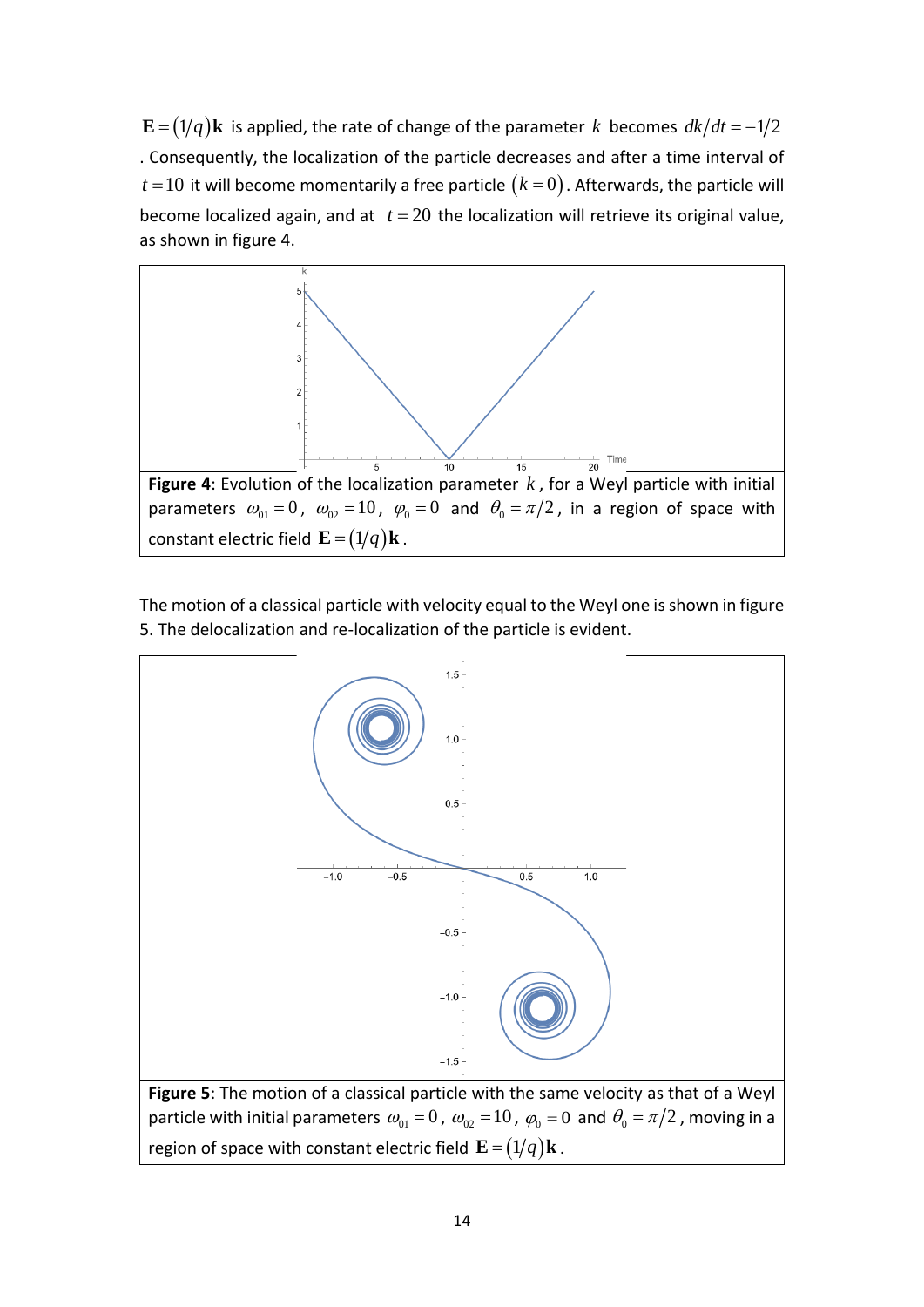#### **4. On the connection between localization and mass**

In this section we shall discuss the connection between the localization of the particles and the generation of gravitational mass. As discussed in the previous section, in the paragraph below Eq. (28), it is possible to control the energy of the particles through appropriate electric fields. At the same time, it is also possible to control the localization of the particles, through another family of fields, as detailed in the text below Eq. (43). Thus, the energy density produced by the localization of Weyl particles, can be used as a source term in the energy momentum tensor  $T_{\mu\nu}$  in Einstein's field equations of general relativity, which, in S.I. units, can be written as [25-27]

$$
G_{\mu\nu} \equiv R_{\mu\nu} - \frac{1}{2} R g_{\mu\nu} = \frac{8\pi G}{c^4} T_{\mu\nu}
$$
 (44)

leading to the appearance of gravitational mass. Here,  $G_{\mu\nu}$  is the Einstein tensor, which is a symmetric and divergence-free combination of the Ricci tensor  $\,R_{\mu\nu}^{}$  and the metric  $g_{\mu\nu}$ , and  $R = g^{\mu\nu} R_{\mu\nu}$ . It should also be mentioned that the Ricci tensor is related to the more general Riemann curvature tensor [28, 29] through the formula  $R_{\mu\nu} = R^{\alpha}_{\mu\alpha\nu}$ . In the above expressions all tensors are written in abstract index notation [27]. Also, the proportionality constant  $8\pi G/c^4$  is used to assure that the weak-gravity, low-speed limit of general relativity is Newtonian mechanics. Here, *G* is the gravitational constant.

Consequently, it becomes clear that the localization of Weyl particles leads to the appearance of a gravitational mass, equal to  $E/c^2$  in S.I. units, where  $E$  is the energy of the particles, which is a free parameter in our solutions. Thus, spinors (1), (6) can describe particles with arbitrary mass and localization. Therefore, Weyl particles could be considered as fundamental building blocks of the Universe, progenitors of a wide variety of particles.

It is also worth mentioning that, if the energy and localization of Weyl particles exceeds a critical value, they could even create a charged and rotating black hole, described by the Kerr–Newman metric [30-36]. For example, if the mass of the particle is of the order of the Planck mass,  $m_{\rm p} = \sqrt{\hbar c/G} = 2.176 \times 10^{-8} \, Kg$  , corresponding to an energy of  $E_p = m_p c^2 = 1.224 \times 10^{28} eV$ , and it is localized in a region with dimensions of the order of the Planck length,  $l_{\rm p} = \sqrt{\hbar G/c^3} = 1.616 \times 10^{-35}$  $l_{\rm p} = \sqrt{\hbar G/c^3} = 1.616 \times 10^{-35}$  m, then it could create a tiny black hole. Furthermore, due to their small mass, the decay of these tiny black holes through the emission of Hawking radiation [37] is not allowed by the laws of quantum mechanics. Thus, these tiny black holes, the Planck relics as mentioned in the literature [38], are expected to be stable, offering a possible explanation for dark matter. Finally, it should be mentioned that, since Weyl quasi-particles have recently been observed in certain materials [8-18], one could manipulate the energy and localization of these particles using the electromagnetic fields described in the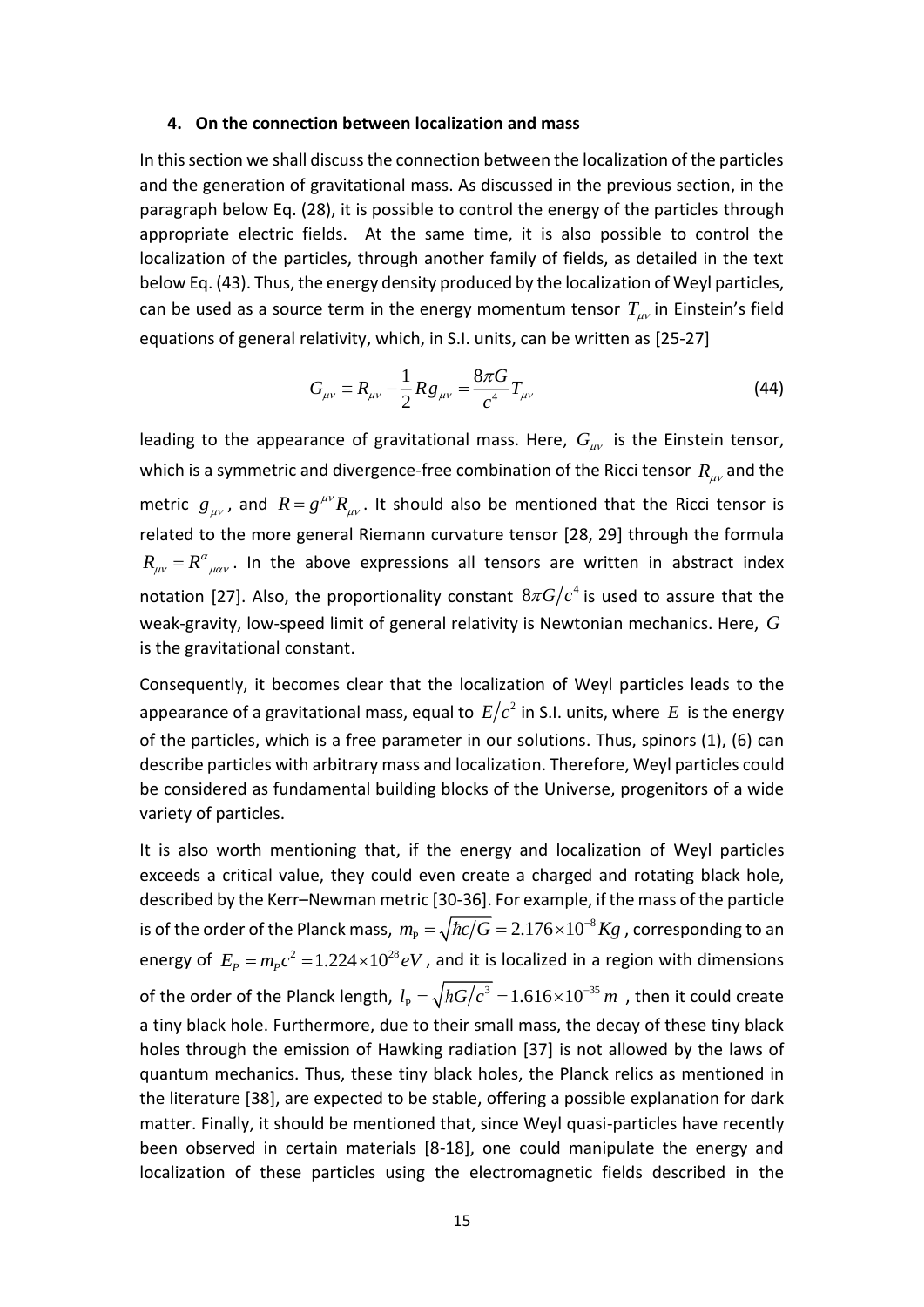previous sections, in order to create and study these tiny black holes in the lab. As mentioned in section 3, these phenomena could also be simulated using ions trapped by laser beams [19-24].

## **5. Conclusions**

In this work we have shown that Weyl particles can exist at different states in zero electromagnetic field, either as free particles or at localized states described by a parameter *k* with dimensions of mass. In addition, it is possible to modify the localization of the particles, using simple electromagnetic fields, which are explicitly calculated. Consequently, the localization of Weyl particles in certain materials supporting these particles could be studied experimentally quite easily. It could also be simulated using ions trapped by laser beams. In addition, a particularly important remark is that the localization of the energy of Weyl particles can lead to the generation of real gravitational mass, through Einstein's field equations of general relativity. Thus, Weyl particles can be considered as fundamental building blocks of the universe, progenitors of a wide variety of particles. Furthermore, if their energy and localization exceed a critical level, they could even create tiny black holes, potential candidates for the black matter of the universe.

# **References**

[1] G. N. Tsigaridas, A. I. Kechriniotis, C. A. Tsonos and K. K. Delibasis, Degenerate solutions to the massless Dirac and Weyl equations and a proposed method for controlling the quantum state of Weyl particles, arXiv:2010.09846 [quant-ph], Chin. J. Phys. **77**, 2324-2332 (2022) DOI: 10.1016/j.cjph.2022.04.010

[2] M. Thomson, Modern Particle Physics, Cambridge University Press, Cambridge (2013) ISBN: 9781139525367

[3] A. I. Kechriniotis, C. A. Tsonos, K. K. Delibasis and G. N. Tsigaridas, On the connection between the solutions to the Dirac and Weyl equations and the corresponding electromagnetic 4-potentials, arXiv:1208.2546 [math-ph], Commun. Theor. Phys. **72**, 045201 (2020) DOI: 10.1088/1572-9494/ab690e

[4] D. J. Griffiths, Introduction to Electrodynamics (4th ed.), Cambridge University Press, Cambridge (2017) ISBN: 9781108420419

[5] D. H. Kobe, Gauge Invariance and the Dirac Equation, Int. J. Theor. Phys. **21**, 685- 702 (1982)

[6] J. J. Sakurai, Advanced Quantum Mechanics, Chap. 3, Addison-Wesley, Reading, Massachusetts (1967) ISBN: 978-0201067101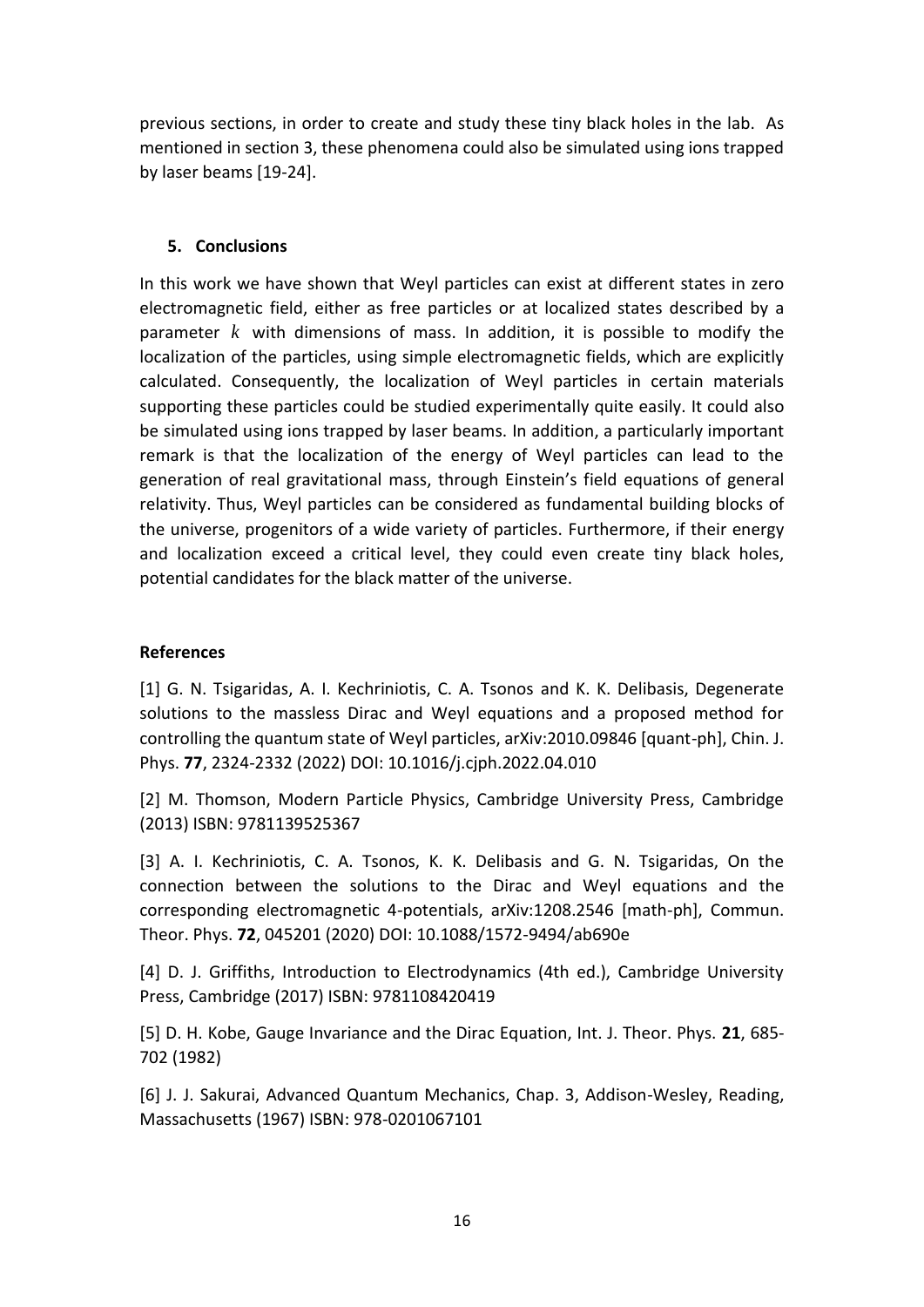[7] W.G.V. Rosser, The Vector and Scalar Potential via Relativity, in: Classical Electromagnetism via Relativity, Springer, Boston, MA (1968) DOI: 10.1007/978-1- 4899-6559-2\_5

[8] D. Ciudad, Weyl fermions: Massless yet real, Nat. Mater. **14**, 863 (2015) DOI: 10.1038/nmat4411

[9] H. -H. Lai, S. E. Grefe, S. Paschen and Q. Si, Weyl-Kondo semimetal in heavy-fermion systems, P. Natl. Acad. Sci. USA **115**, 93-97 (2018) DOI: 10.1073/pnas.1715851115

[10] N. P. Armitage, E. J. Mele and A. Vishwanath, Weyl and Dirac Semimetals in Three Dimensional Solids, Rev. Mod. Phys. **90**, 015001 (2018) DOI: 10.1103/RevModPhys.90.015001

[11] G. B. Osterhoudt, L. K. Diebel, M. J. Gray, X. Yang, J. Stanco, X. Huang, B. Shen, N. Ni, P. J. W. Moll, Y. Ran and K. S. Burch, Colossal mid-infrared bulk photovoltaic effect in a type-I Weyl semimetal, Nat. Mater. **18**, 471-475 (2019) DOI: 10.1038/s41563-019- 0297-4

[12] S. -Y. Xu, I. Belopolski, N. Alidoust et al, Discovery of a Weyl Fermion semimetal and topological Fermi arcs, Science **349**, 613–617 (2015) DOI: 10.1126/science.aaa9297

[13] A. A. Burkov, L. Balents, Weyl Semimetal in a Topological Insulator Multilayer, Phys. Rev. Lett. **107**, 127205 (2011) DOI: 10.1103/PhysRevLett.107.127205

[14] S. -M. Huang, S. -Y. Xu, I. Belopolski et al, A Weyl Fermion semimetal with surface Fermi arcs in the transition metal monopnictide TaAs class, Nat. Commun. **6**, 7373 (2015) DOI: 10.1038/ncomms8373

[15] H. Weng, C. Fang, Z. Fang, A. Bernevig, X. Dai, Weyl semimetal phase in noncentrosymmetric transition metal monophosphides, Phys. Rev. X. **5**, 011029 (2015) DOI: 10.1103/PhysRevX.5.011029

[16] L. Lu, L. Fu, J. Joannopoulos, M. Soljačić, Weyl points and line nodes in gyroid photonic crystals, Nature Photon. **7**, 294–299 (2013) DOI: 10.1038/nphoton.2013.42

[17] L. Lu, Z. Wang, D. Ye, L. Fu, J. Joannopoulos, M. Soljačić, Experimental observation of Weyl points, Science **349**, 622–624 (2015) DOI: 10.1126/science.aaa9273

[18] J. Noh, S. Huang, D. Leykam, Y. Chong, K. Chen, M. Rechtsman, Experimental observation of optical Weyl points and Fermi arc-like surface states, Nature Phys. **13**, 611–617 (2017) DOI: 10.1038/nphys4072

[19] Y. Jiang, M.-L. Cai, Y.-K. Wu, Q.-X. Mei, W.-D. Zhao, X.-Y. Chang, L. Yao, L. He, Z.-C. Zhou, and L.-M. Duan, Quantum Simulation of the Two-Dimensional Weyl Equation in a Magnetic Field, Phys. Rev. Lett. **128**, 200502 (2022) DOI:10.1103/PhysRevLett.128.200502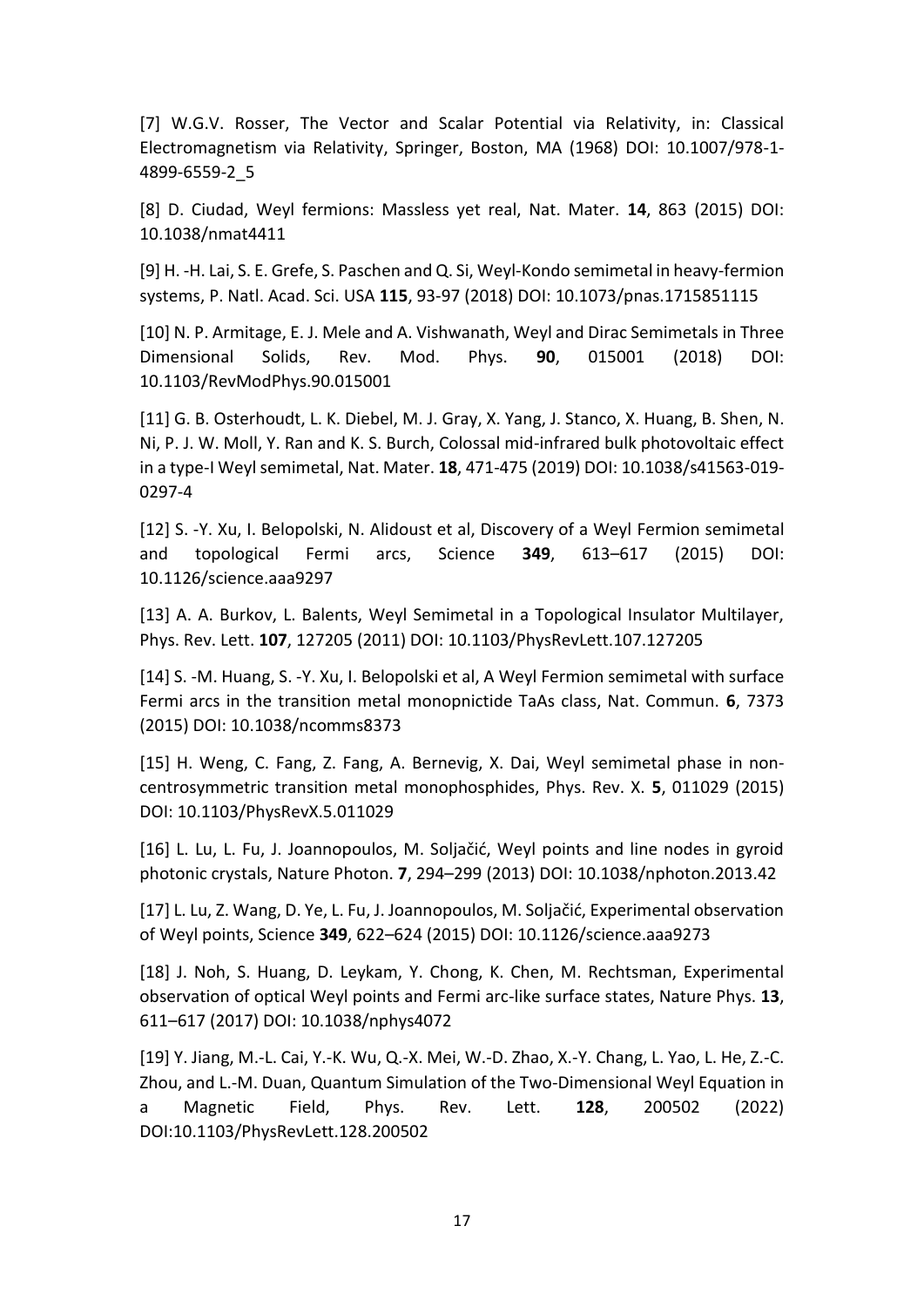[20] D.-S. Li, C.-W. Wu, L.-Z. He, W. Wu and P.-X. Chen, Quantum simulation of the Weyl equation with a trapped ion, Quantum Inf. Process. **18**, 151 (2019) DOI:10.1007/s11128-019-2273-y

[21] L. Lamata, J. León, T. Schätz, and E. Solano, Dirac Equation and Quantum Relativistic Effects in a Single Trapped Ion, Phys. Rev. Lett. **98**, 253005 (2007) DOI:10.1103/PhysRevLett.98.253005

[22] Z. Lan, N. Goldman, A. Bermudez, W. Lu, and P. Öhberg, Dirac-Weyl fermions with arbitrary spin in two-dimensional optical superlattices, Phys. Rev. B **84**, 165115 (2011) DOI:10.1103/PhysRevB.84.165115

[23] R. Gerritsma, G. Kirchmair, F. Zähringer, E. Solano, R. Blatt, and C. F. Roos, Quantum simulation of the Dirac equation, Nature **463**, 68-71 (2010) DOI: 10.1038/nature08688

[24] R. Blatt and C. F. Roos, Quantum simulations with trapped ions, Nat. Phys. **8**, 277- 284 (2012) DOI:10.1038/nphys2252

[25] P. A. M. Dirac, General Theory of Relativity, Princeton University Press, Princeton (1996) ISBN 978-0-691-01146-2

[26] I. R. Kenyon, General Relativity, Oxford University Press, Oxford (1990) ISBN 978- 0-19-851996-6

[27] S. Weinberg, Gravitation and Cosmology: Principles and Applications of the General Theory of Relativity, John Wiley and Sons, New York (1972) ISBN: 9780471925675

[28] J. M. Lee, Introduction to Riemannian Manifolds. Springer-Verlag, Berlin (2018) ISBN: 978-3-319-91754-2

[29] A. L. Besse, Einstein Manifolds, Springer-Verlag, Berlin (1987) ISBN 0-387-15279-  $\mathcal{L}$ 

[30] H. Stephani, D. Kramer, M. MacCallum, C. Hoenselaers and E. Herlt, Exact Solutions of Einstein's Field Equations (2nd ed., Cambridge Monographs on Mathematical Physics), Cambridge University Press, Cambridge (2003) DOI:10.1017/CBO9780511535185

[31] E. Newman and A. Janis, Note on the Kerr Spinning-Particle Metric, J. Math. Phys. **6**, 915–917 (1965) DOI:10.1063/1.1704350

[32] E. Newman, E. Couch, K. Chinnapared, A. Exton, A. Prakash and R. Torrence, Metric of a Rotating, Charged Mass, J. Math. Phys. **6**, 918–919 (1965) DOI:10.1063/1.1704351

[33] R. P. Kerr, Gravitational field of a spinning mass as an example of algebraically special metrics, Phys. Rev. Lett. **11**, 237–238 (1963) DOI:10.1103/PhysRevLett.11.237